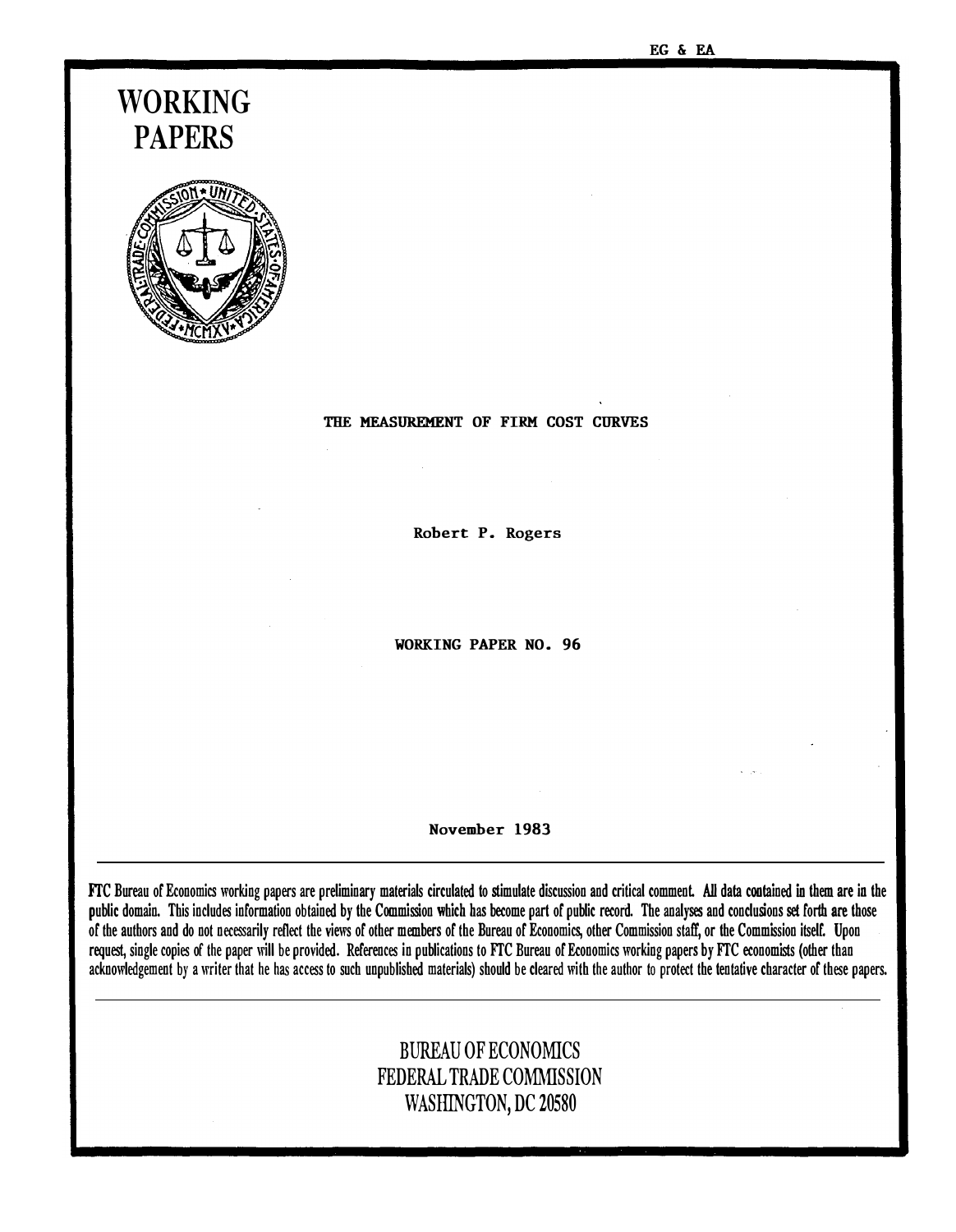### I. Introduction

For many oligopolistic industries, cost conditions may preclude the competitive equilibrium where price equals marginal cost. In such industries, firm average costs are falling in the relevant ranges of output, so a price equal to marginal cost would result in receipts less than total outlays. Consequently, in the long-run, firms would leave the market. some economists have suggested that efficiency requires subsidies to help implement marginal cost pricing, but such policy may not necessarily be optimal in a macro-sense (see Baumol 1979). Others have posited that some form of collusion is needed for these industries to survive unaided by the rest of society (see Bittlingmayer 1982).

Many writers have asserted that in the short-run the American steel industry may fit these conditions, and some empirical evidence points to such a conclusion. Rowley (1971) gives a summary of this evidence but does not himself subscribe to this view of steel firm cost curves. Instead he asserts that the actual shortrun curves loosely resemble the u-shaped curves presented in most economics text books and that steel firms usually operate on the upsloping portions of these curves .

Rowley bases his conclusion on a study of the American steel industry using activity analysis which shows that the steel firms use several different technologies of varying efficiencies (see Tsao 1970). In addition, most large steel companies are multiplant, and their plants usually have somewhat different cost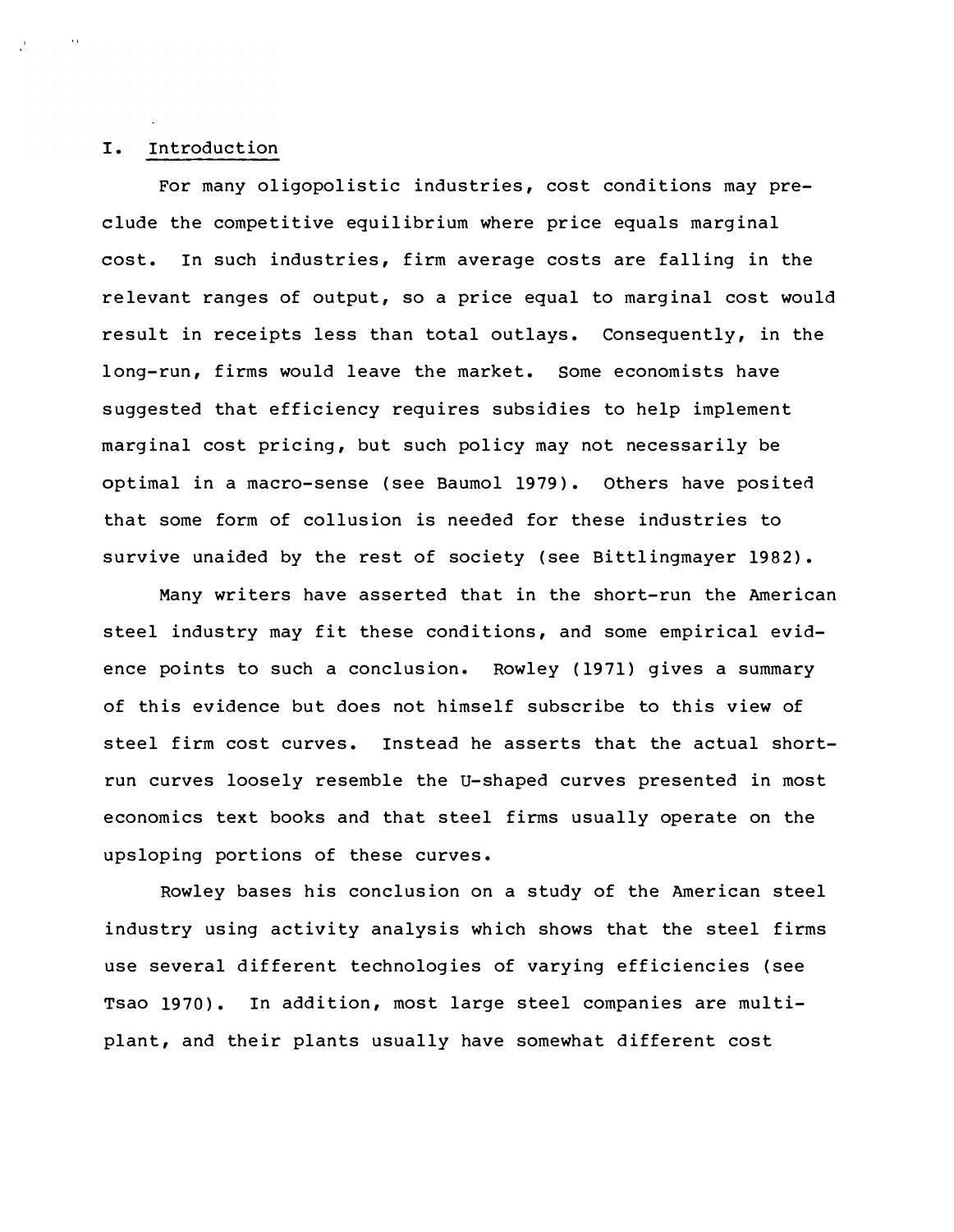situations. The seemingly logical reaction of the firms, then, would be to use the most efficient plants and processes at low levels of output and bring into production the higher cost plants as demand and capacity utilization increases. Consequently, at most output levels the firms would face rising short-run cost curves, and profitable marginal cost pricing would be possible. While with U-shaped cost curves, the small numbers collusion problem may still exist, the possible necessity for collusion discussed by Bittlingmayer would not.

Most of the studies cited by Rowley were done prior to the recent developments in duality theory and computer technology that allow for the econometric estimation of production and cost functions. In estimating such models, it is now possible to take into account problems such as changing factor prices and technological conditions that the earlier studies failed to address sufficiently.

In this paper, we will measure the cost curves of the largest American steel firms to see if the falling cost situation exists. Due to certain measurement problems mentioned below, we will deal only with the short-run, and any conclusions drawn will not necessarily apply to the long-run. But the steel firm's short-run situation could certainly af fect its long-run decisions.

A major econometric problem exists, however, in applying cost analysis to firms in industries such as steel because price and quantity are unregulated. The unregulated market output and the total costs of these firms are simultaneously determined; so the chosen outputs are dependent not only on demand conditions but

$$
-2-
$$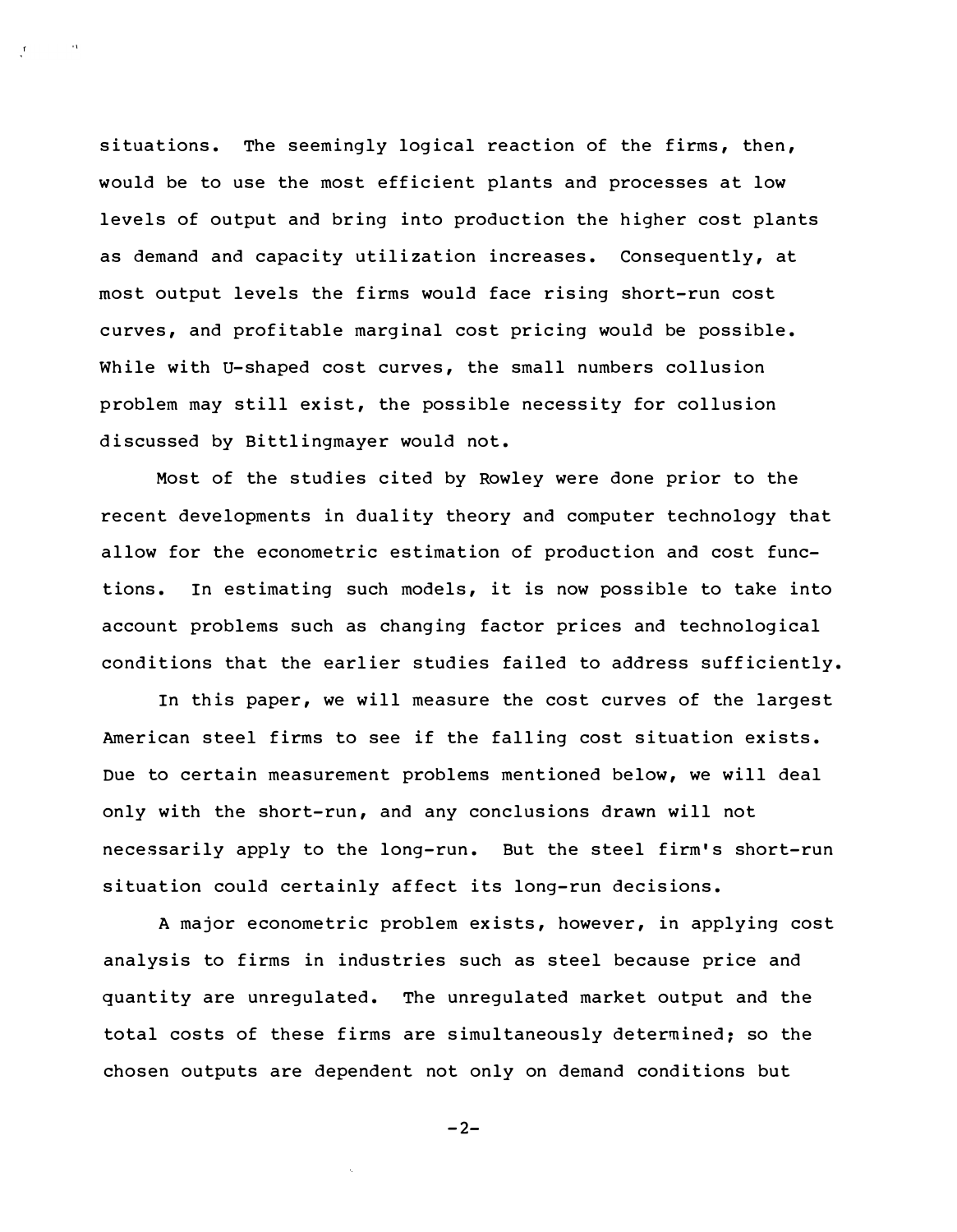also·on the nature of the cost curve. Output is then endogenous not exogenous, and therefore the standard ordinary-least-squares ( OLS) technique leads to inconsistent and biased estimators.

 $\rightarrow$ 

Most previous cost-curve analyses have been done for regulated firms such as electric utilities and railroads where output was taken to be exogenous.<sup>1</sup> (See Nerlove 1965; Christensen and Greene 1976; Brown, Caves, and Christensen 1979; and Caves, Christensen, and Swanson 1981. ) Even for the regulated firms, however, the simultaneity problem may be present because at some times the regulatory constraint may not be binding (see Joskow 1973). So perhaps an alternative approach may be useful here too. To find this alternative one should view the firm cost function as only one equation embedded in a simultaneous system that includes industry demand, the cost curves of rival firms, and (for oligopolistic firms) equations determining the state of competition. To develop such a complete system may often be impossible due to the lack of data on many relevant variables; so the approach proposed here is to use an instrumental variable for firm output. To find such an instrument, however, we need to examine the general structure of the equation system for the market in which the firm operates.

To implement our study we will use a data sample for the eight largest American firms for the years,  $1920-72.2$  In section

 $1$  In these industries, firms are legally obligated to provide the output demanded at the presumably exogenously regulated price.

 $2$  These eight firms, in order of usual production size, were u.s. Steel, Bethlehem, Republic Steel, National Steel, Jones & Laughlin, Armco Steel, Youngstown Sheet & Tube, and Inland Steel. All except Inland Steel were multiplant firms.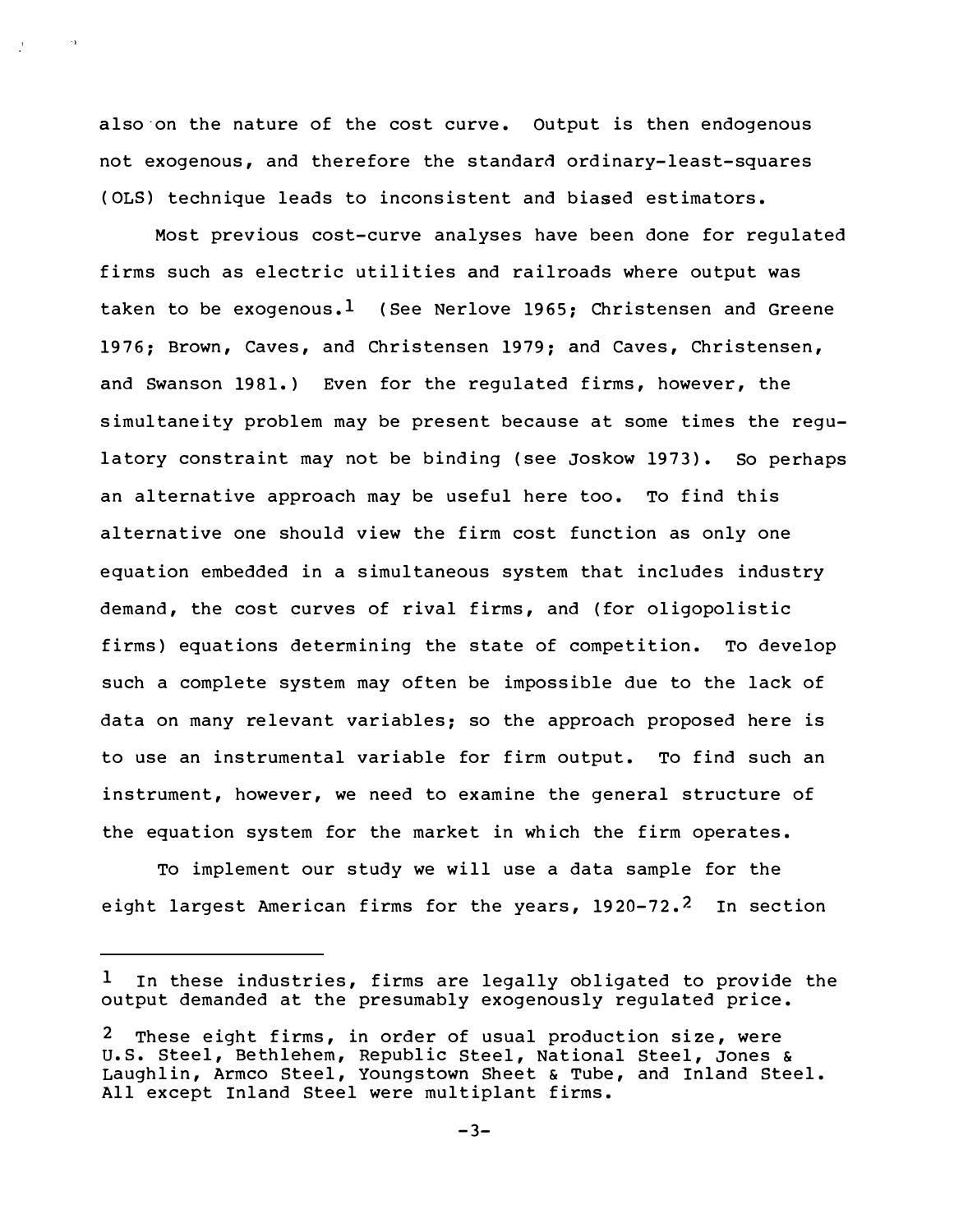II the institutional setting of the industry is discussed, and special problems in measuring costs in the industry are analyzed. In section III, the firm cost curves are derived from the production conditions facing the firms. Section IV develops the instrumental variable used for production quantity, and section v gives the estimation results. Section VI concludes the paper by comparing the results with those of other writers.

#### II. Cost Measurement in the Steel Industry

In the years covered by the study, the American steel industry consisted of eight large firms, usually producing between 70 and 80 percent of industry output, and a large number of fringe firms accounting for the rest. Except for some mergers in the twenties and a slow deterioration in the u.s. Steel share, the market distribution remained quite stable.

Technology changed only incrementally during these years. Larger blast furnaces and superior rolling mills were gradually adopted. For the bulk of the years, the Bessemer furnaces were being replaced by the more efficient open hearth and electric processes. Near the end of the sample period, the greatly superior Basic Oxygen (BOF) steel furnace became prominent in the American market, but in 1970 it accounted for less than half of American production. This was seventeen years after its introduction in this country.

While the structure and technology were relatively stable, the industry and its largest firms experienced considerable

-4-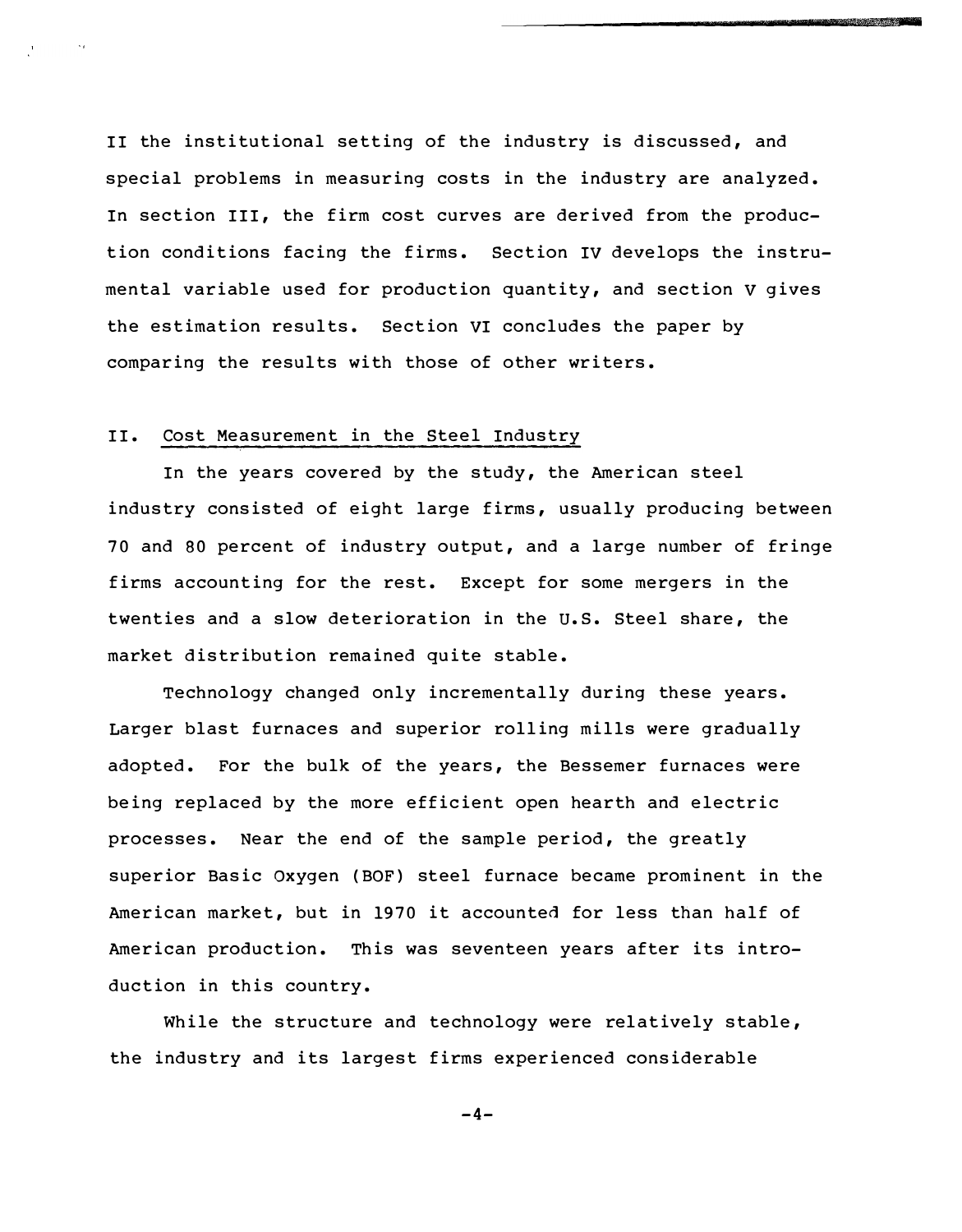growth. Total American steel production grew by 182 percent in this period. The Big Eight firms kept pace with this growth and even increased their market share. In the Depression, however, both industry and firm output were much reduced compared to the 1920's. Consequently, while certain conditions remained quite stable, output by the various steel firms experienced a wider variation than even the growth rates would suggest; so firm costs could be observed under an ample range of output. This makes it possible to measure the cost functions of these firms.

For the greater part of the period, prices were unregulated in steel. Only during World War II, part of the Korean War, and 1972 were there any such regulations. Since the steel companies radically altered their product mix in steel and produced many other products during World War II, the years, 1941 to 1945, were deleted from the sample. Because the Korean War price controls only lasted a short time, those years were left in the sample as was 1972.

One empirical problem is that two steel companies, U.S. Steel and Bethlehem, ran significant other businesses. U.S. Steel made cement, and Bethlehem built ships. Much of u.s. Steel's cement business was derived from its activities in steel, since cement can be made out of blast-furnace slag. But in 1929, u.s. Steel acquired Atlas Cement Co., the production of which cannot be viewed as a byproduct. Methods exist, however, to account for multiproduct outputs. (See Christensen, Caves, and Swanson 1981. ) But we were unable to find cement production data for U.S. Steel;

 $-5-$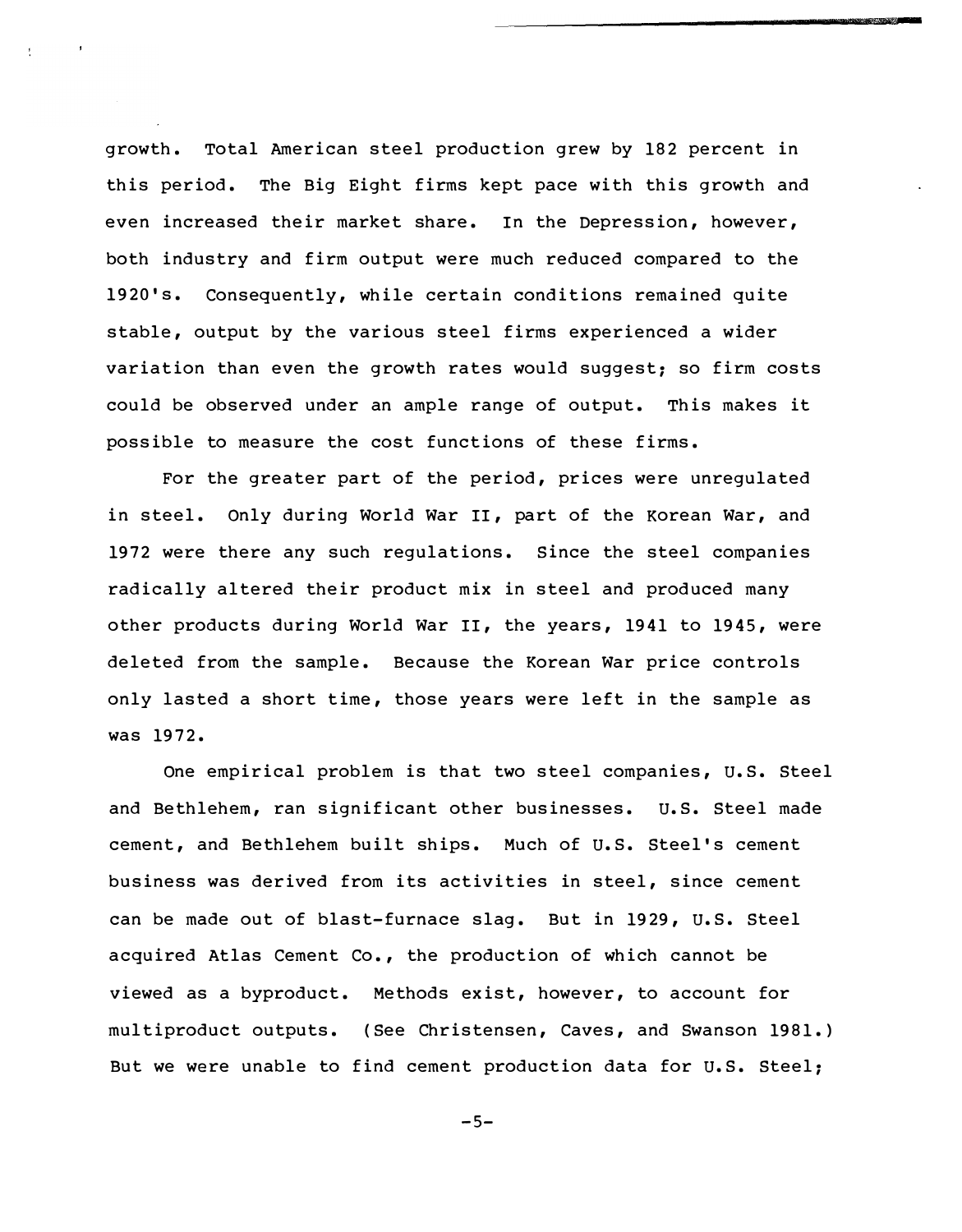so we could only use a measure of steel production. Even though the demand and cost conditions in cement are not radically different from those in steel, cement-cost movements may still distort the influence of the independent variables, but the direction of the bias is not clear, and it might have changed over time.

In the case of Bethlehem's shipbuilding, a measurement problem exists. The ships built by the company are a heterogeneous group, consisting of almost anything from tugboats to battleships. Therefore, it is difficult to develop an appropriate output measure. The problem is not acute, however, because except for the World War II years (not included in the sample), the firm's ship-building activities were usually an insignificant portion of its total business. Also, since ships are built mostly of steel, the two products share many costs. Consequently no shipbuilding output variable will be included in the Bethlehem Steel cost model.

### III. The Derivation of the Steel-Firm Cost Function

First we will derive the cost curves under the assumption that the problem of simultaneity between cost and output has been solved. For each of the large steel firms we have available total cost and output data. Since the eight firms operated under varying conditions as to location, technology, organization, and product mix, a cost function will be estimated for each firm.

To estimate the firm's cost curve, we begin by considering the production function. While steel products are quite numerous, one can still use production in gross tonnage as an output

 $-6-$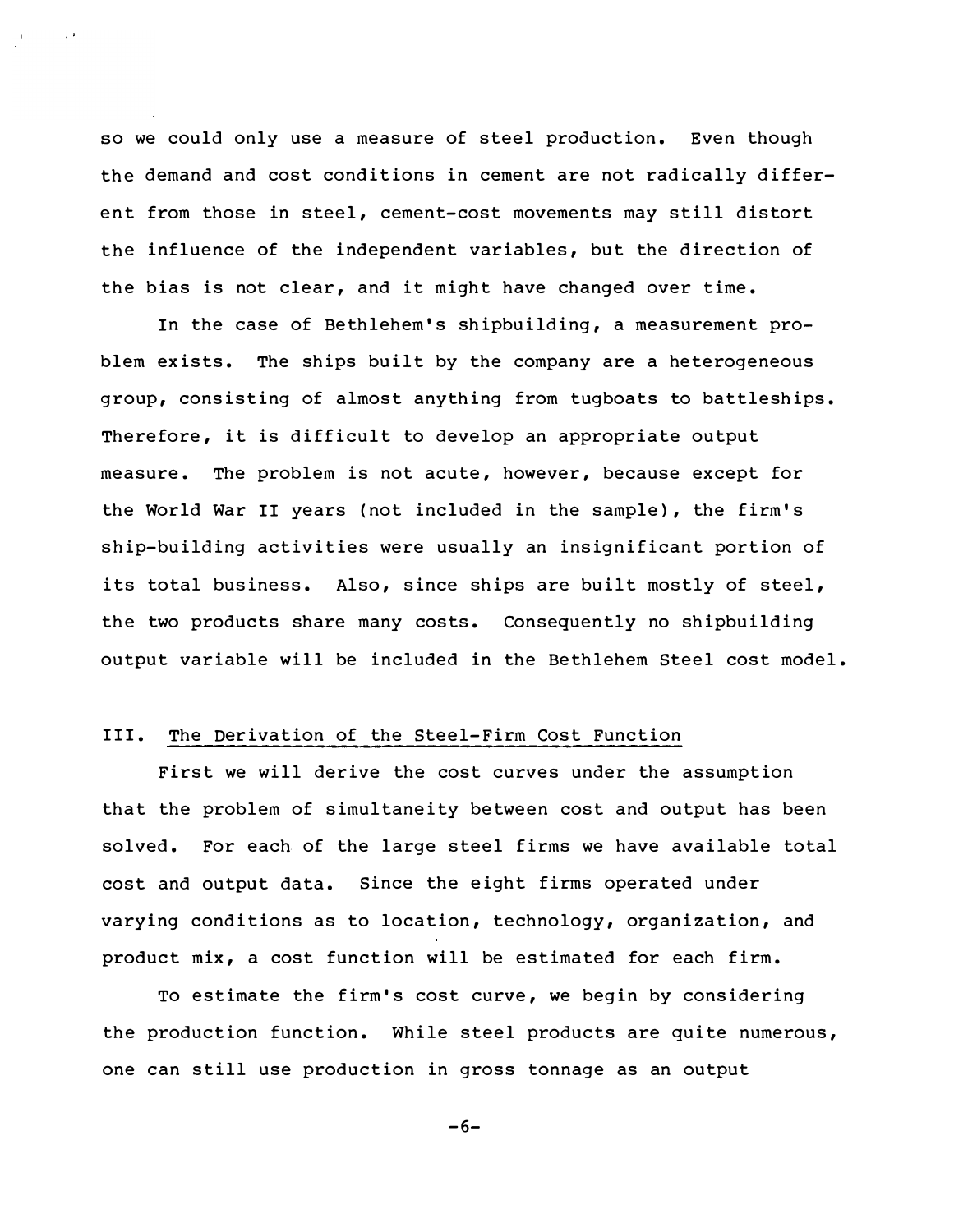measure, because except for some specialty items, the price per ton and the physical composition of the products are very similar.

In the production of steel, the following inputs account for 90 percent of the cost of steel: coal (C), iron ore (IR), labor ( L), steel scrap (SS), and capital (K) [Hekman 1976, p. 14]. Consequently, the steel-production function for firm i can be represented as:

 $q_i = F(C_i, IR_i, L_i, SS_i, K_i),$ II I:l

where  $q_i$  = the total tonnage of steel product produced by firm i,

> Ci, IRi, Li, SSi, Ki represent the amounts of the various production factors used by firm i.

Past empirical work on the cost function for steel [Hekman 1978] suggests that a Cobb-Douglas function adequately represents the technology of steel production.<sup>1</sup> Two modifications, however, are required for our purposes. First, since our analysis involves a long time period, technological change should be taken into

 $1$  The Cobb-Douglas function is a special case of the transcendental log production function. The transcendental function is less restrictive in that as production increases it is possible to allow the marginal rates of substitution between inputs to vary given unchanging prices. (See Christensen and Green 1976. ) Specifically, the transcendental function includes the inputs variables of the Cobb-Douglas function plus cross-products of these variables. using the transcendental log function, Hekman found that for the steel regions the parameters of the cross products were generally insignificant. Consequently the Cobb-Douglas function can be used to represent the production technology of steel without a significant loss of information.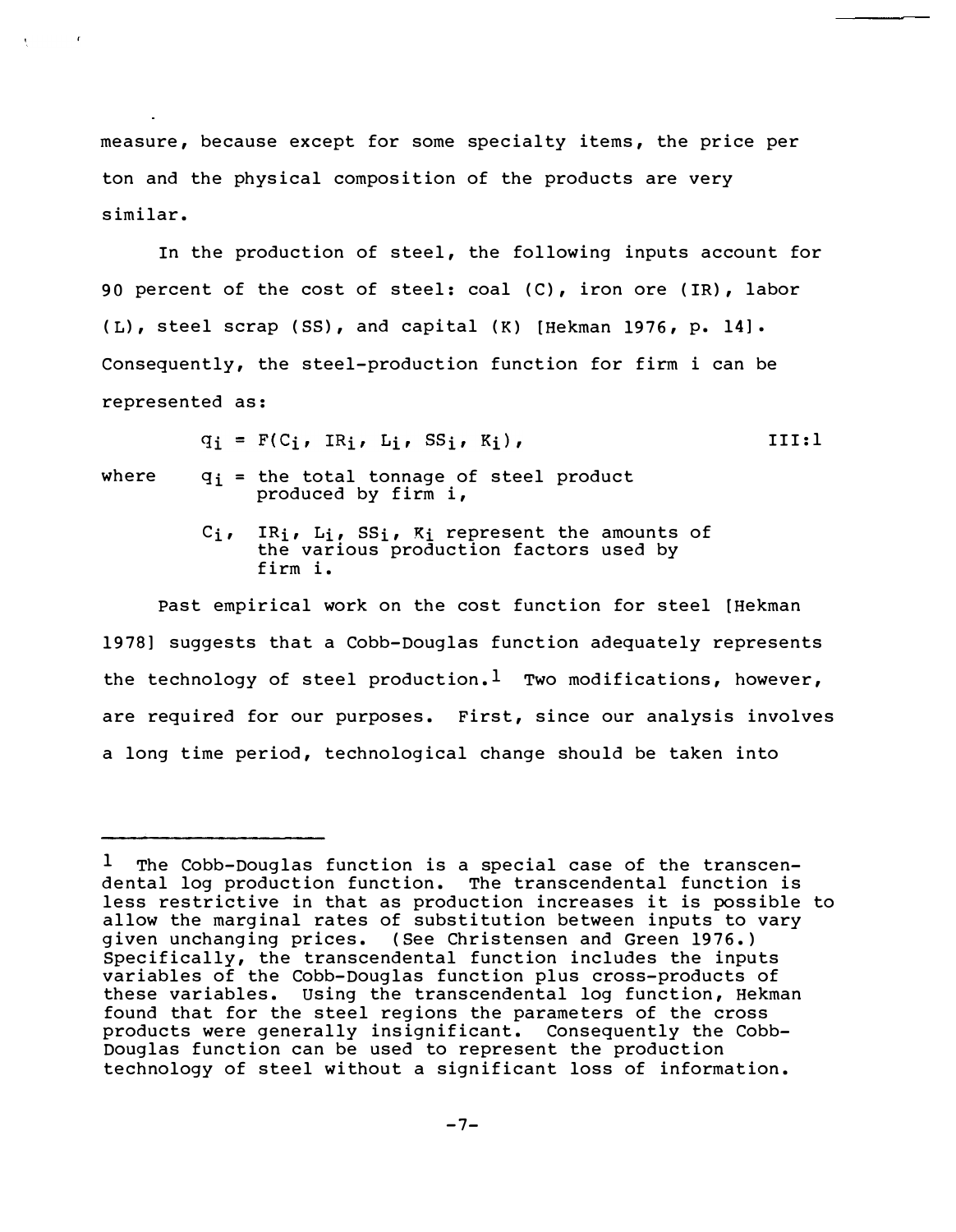account. This phenomenon can be accounted for by introducing a time variable in the Cobb-Douglas specification:

$$
q_i = AT(t)^{B1}C_i^{B2}IR_i^{B3}Li^{B4}SS_i^{B5}K_i^{B6}e^u, \qquad III:2
$$

where

 $T(t)$  = a time variable representing technological change. This variable might have two components. First, as stated above, technological changes tend to be incremental in this industry; so a continuous time variable would seem appropriate.<sup>1</sup> Second, certain phenomena within firms may have led to discrete shifts in the production functions. Such changes could be represented by dummy variables which can be incorporated into the functions.

The second modification concerns capital. In the short-run, some types of capital cannot be varied, and demand conditions in this industry often dictate an immediately planned output less than the practical maximum allowed for by the amount of available fixed capital.<sup>2</sup> This fact will affect the relationships between costs and outputs. The best way to account for this phenomenon is to consider the fixed capital a separate factor of production; here it will be referred to as  $K_{\mathbf{F}}$ . (See Caves, Christensen, and

 $1$  For an example of its use, see Christensen, Jorgenson, and Lau  $[1973]$ .

<sup>2</sup> While theoretically there is no upper limit with a Cobb-Douglas function because variable factors could be added ad infinitum, actual input price conditions dictate a practical limit. But here operating under the limit, not above, is the problem being addressed.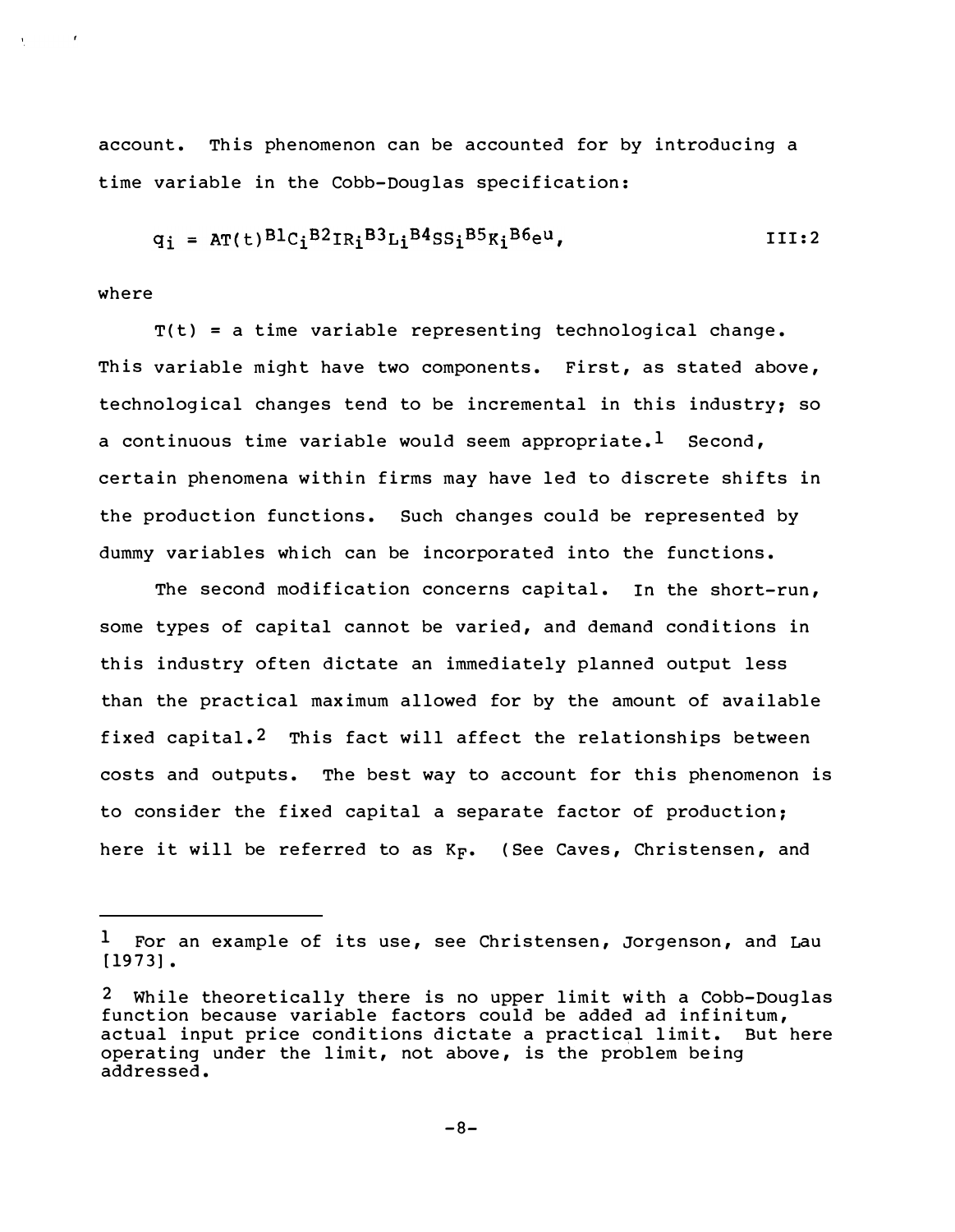Swanson 1979 for a similar treatment. ) Therefore, the production function becomes

$$
q_i = \text{AT}^{\text{BL}}\text{C}_i^{\text{B2}}\text{IR}_i^{\text{B3}}\text{L}_i^{\text{B4}}\text{SS}_i^{\text{B5}}\text{K}_i^{\text{B6}}\text{K}_{\text{F}i}^{\text{B7}}\text{e}^{\text{B8}}\text{D}\text{e}^{\text{u}}.
$$
III:2a

 $T =$  the incremental technological change variable,

D = a shift dummy for firm change.

From this production function, we can derive a cost function using duality theory. It can be shown that given certain regularity conditions, the average cost function is the dual of the production function. (See Diewert 1974; Varian 1978, pp. 34-48; and Nerlove 1965, pp. 100-31. )

In converting to the average cost dual, however, a problem exists because  $K_F$ , fixed capital, does not vary at any given time. So its price cannot immediately affect this cost figure; but if the amount of  $K_F$  changes, the level of average cost will also change. To allow for this situation, a measure of the stock of the fixed capital should be included in the cost function. (See Caves, Christensen, and Swanson 1981 and Lau 1976). But no completely satisfactory measure of the amount of  $K_F$  is available; so we resort to a proxy variable. Given the available data, the best one is steel-furnace capacity. So the average cost function would have the following general form:

 $AC_i = AC_i(q_i, CAP_i, T, PC, P_{IR}, P_L, PSS, PR, D), i = 1,8,$ III:3

-9-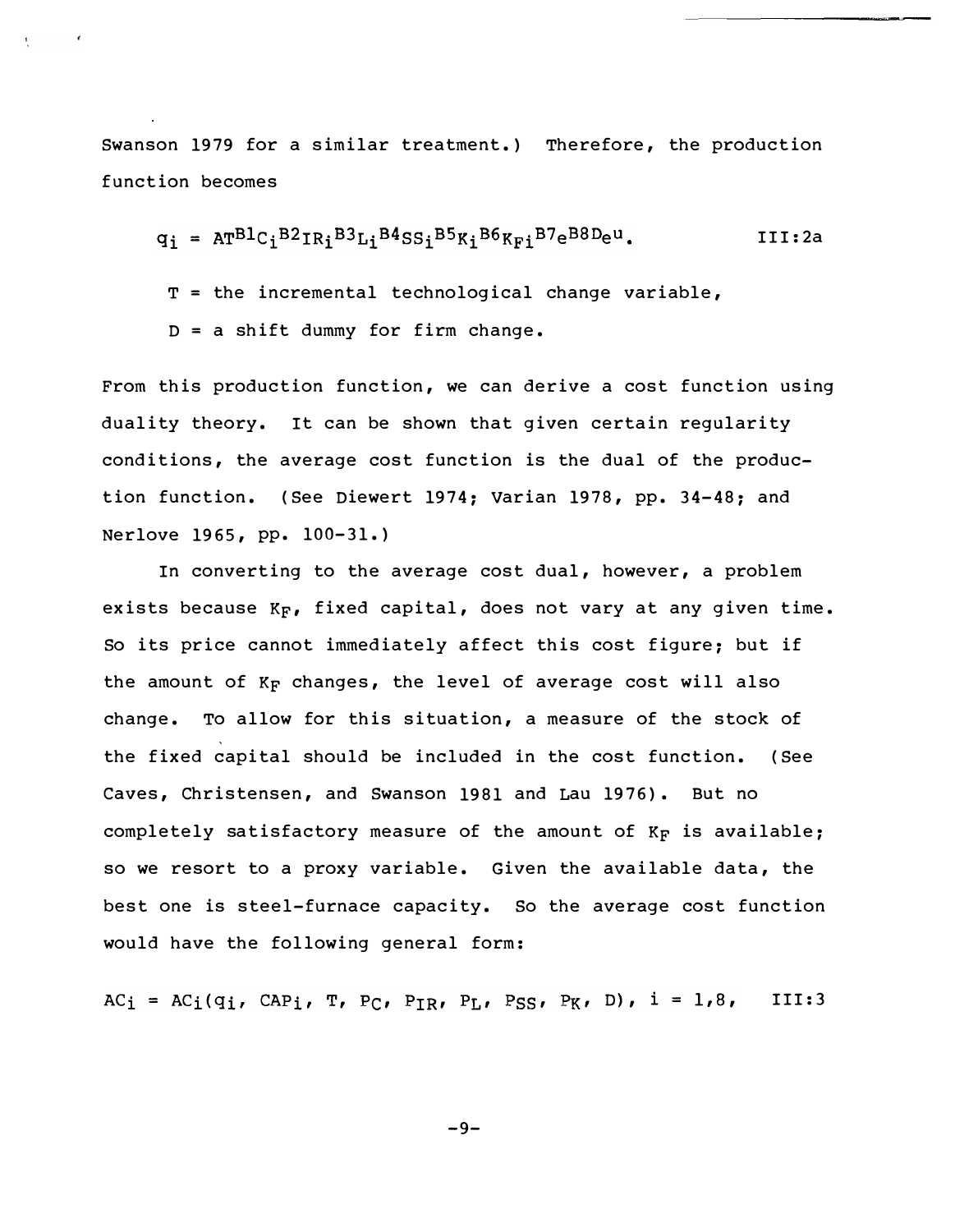- where  $AC_i$ = average cost for firm i; i.e., operating costs minus depreciation, as found in Moody's (1910-76),  $<sup>1</sup>$ </sup>
	- $CAP_i$  = steel-furnace capacity for the firm i [American Iron and Steel Institute 1916-80], 2
		- T = the technological change variable equals 1 in year 1 and rises to t in year t,
		- $P_{\Gamma}$  = price index for coal [Bureau of Mines 1960-73],
		- $P_{IR}$  = price index for iron ore  $[$  Iron Age 1916-75],
			- $P_L$  = price index for labor [Bureau of the Census  $1947 - 73$ ],
		- $_{\rm PSS}$  = price index for steel scrap [Iron Age 1955-73], and
			- $P_K$  = price index for capital, taking into account both equipment and interest cost [Department of Commerce 1975, p. 628 and Moody's 1975, p. 246].

( $P_K$  is included in the function because there are types of capital that can be varied. } Multiplying ACi by qi gives us a total cost curve

$$
TC_i = AC_i * q_i.
$$
   
  $i = 1,8$  III:3a

Given the Cobb-Douglas production function used above and duality theory, this function would have the form below:

 $TC_i = C_0q_iC_1 C_{APi}C_2 T_{C3} P_C C_4 P_{TR} C_5 P_L C_6 P_{SS} C_7 P_K C_8$ III: 3b eC9Deu.

<sup>&</sup>lt;sup>1</sup> This formulation is discussed below.

The CAP<sub>i</sub> variable was available from American Iron and Steel Institute (1920-60} only up to 1960. For the remaining 12 years, estimates based on the American Iron and Steel Institute Directory (1 960-74} and Moody's (1960-75} were used.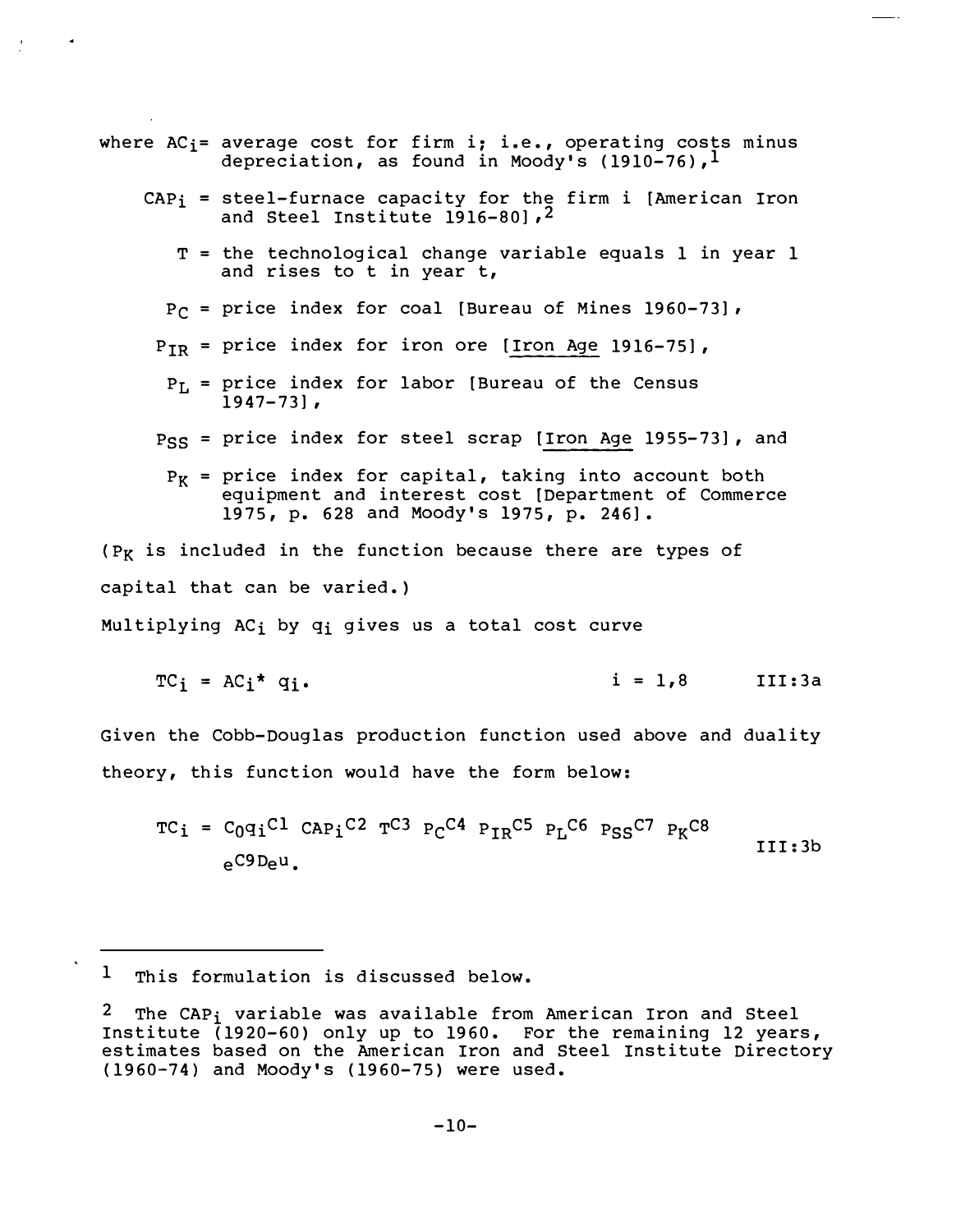Since data are readily available on the values of the above physical inputs used by the steel industry, a weighted average input price index representing the influence of these factor prices can be computed.<sup>1</sup> This allows for greater degrees of freedom and mitigates the multicollinearity problem. Therefore, the input price index is derived as follows:

 $P_I = W_C P_C + W_{IR} P_{IR} + W_L P_L + W_{SS} P_{SS}$ 

where W<sub>C</sub>, W<sub>IR</sub>, W<sub>L</sub> and W<sub>SS</sub> = the proportion of value-added accounted for by each input. Capital was not included in the weighted index because there is no good way to measure the amount and value of capital used by a firm at any given time. So taking logs III: 3b becomes

$$
\begin{aligned}\n\ln TC_i &= \ln C_0 + C_1 \ln q_i + C_2 \ln C \text{AP}_i + C_3 \ln T + C_4 \ln P_i + C_5 \ln P_K \\
&\quad + C_6 \ln P_i + \text{Q}_i\n\end{aligned}
$$

Our formulation separates the quantity variable, q<sub>i</sub>, from capacity, CAP<sub>i</sub>. When steel firms change output to adjust for immediately changing demand and competitive conditions, they generally vary production not capacity. Capacity usually changes due to factors outside of short-run conditions. But short-run

<sup>&</sup>lt;sup>1</sup> The sources for this information were the 1919 input-output table for 1920 (Leontief 1951} and the Census of Manufactures for the remaining years (Census 1921-72}.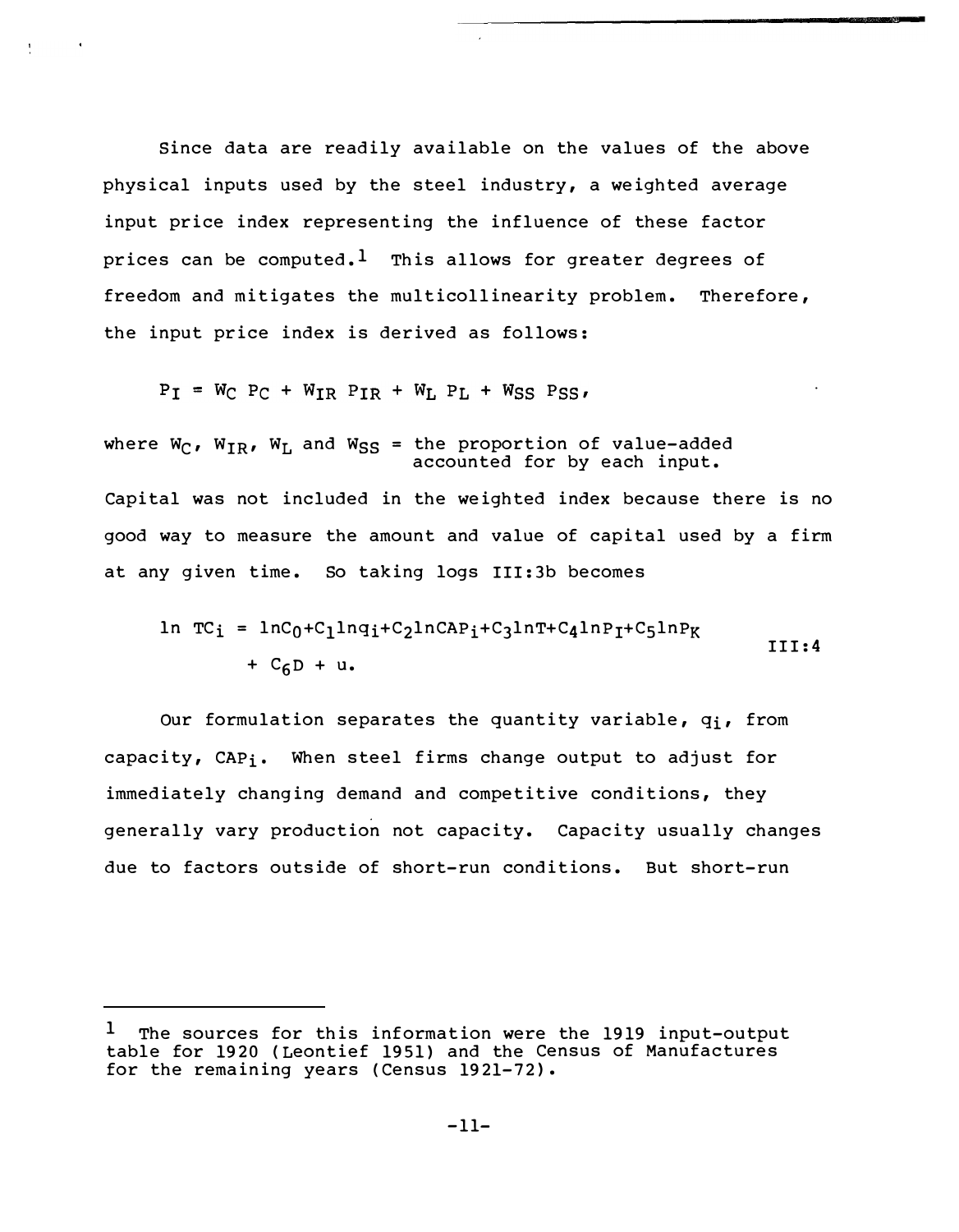demand conditions could sometimes influence capacity change.<sup>1</sup> This could lead to measurement problems, because CAP<sub>i</sub> is influenced by other variables in the cost equation possibly making it endogenous. The CAPi variable used here, however, is for the beginning of the year, so current conditions would not affect it.

#### IV. The Instrumental variable

Equation III:4 will be fitted econometrically for each firm. The usual ordinary-least-squares (OLS) method, however, is an inappropriate estimation technique because  $q_i$  is endogenous for unregulated firms. Fortunately using the instrumental-variables procedure can solve this problem (see Johnston 1972, pp. 278-81, and Intriligator 1978, pp. 394-402).

This method consists of finding a variable correlated with q<sub>i</sub> but not with the firm cost curve residual term. An appropriate way to construct such an instrumental variable would be to derive a general model for the whole industry, including along with the demand equation, first, the equations for the outputs and costs of individual firms and second, equations specifying the behavior patterns of firm i and its rivals. It is beyond the scope of this paper to estimate such a model, and generally researchers wanting to measure a cost curve do not have the need and/or

<sup>1</sup> Gross changes, such as the closing or building of new plants, are determined by long-run plans. On the other hand, replacing wornout equipment and merely operating a plant can lead to incremental technological changes and learning curve effects that can increase capacity.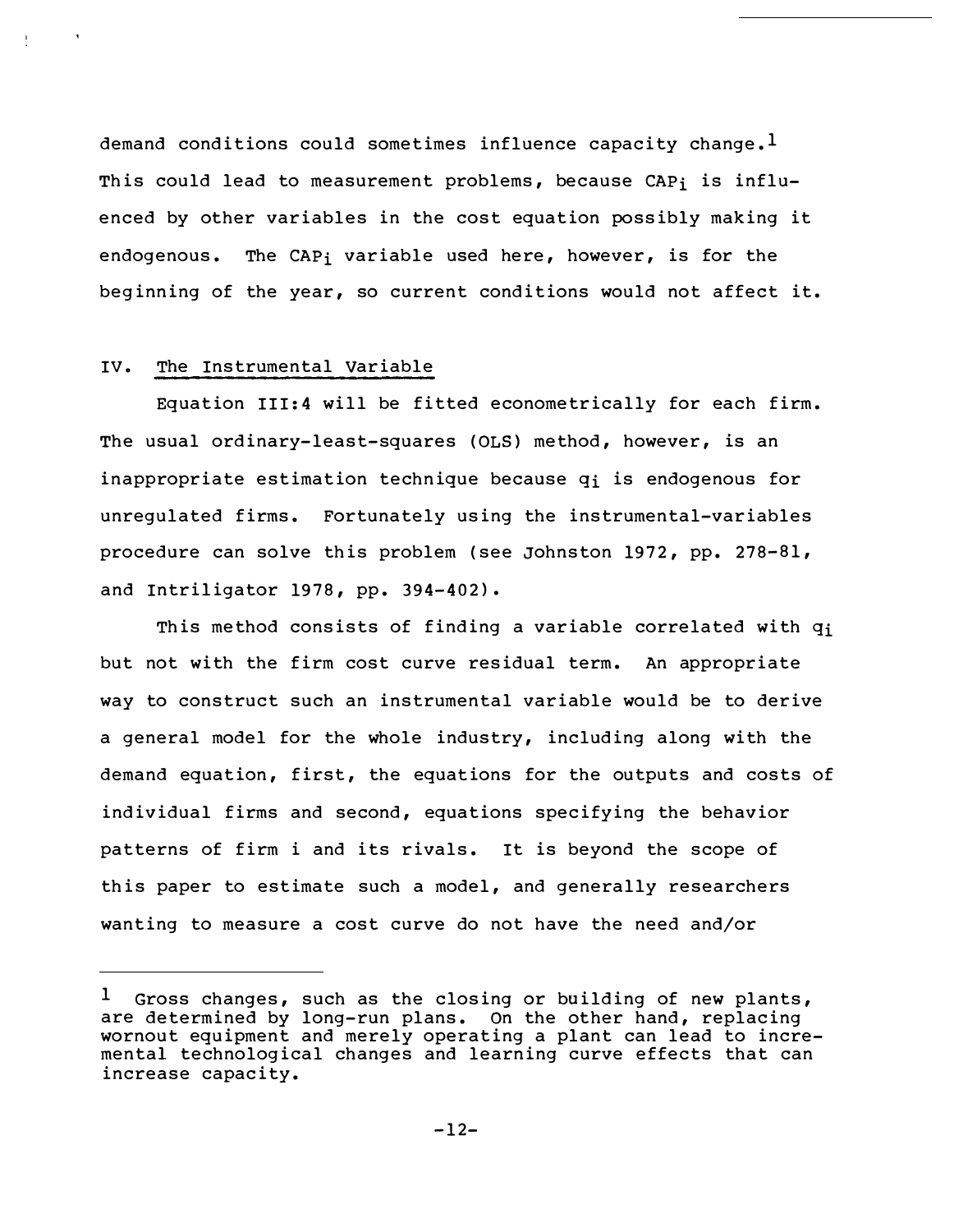resources to develop and measure a model for the whole industry. But an equation similar to the reduced form of this model would make a good instrumental variable.

What might be included in such a reduced-form equation? First it would include the set of variables affecting .the demand and supply conditions faced by the industry as a whole. Second, a set of variables affecting the particular firm's output and cost should be included. Examples would be the input prices faced by the firm and its capacity. This set would also include variables af fecting the expectations about behavior of a firm's competitors.

These expectations variables can be divided into two categories. The first consists of the demand and supply conditions affecting each firm's conjectures about its competitors' actions. If a firm assumes rationality on the part of its rivals, then those conditions can be expected to influence these conjectures. Among them are the firm's assessment of the input cost conditions facing the rivals. Included also should be rival capacity since this would put a limit on their short-run ability to change output. Also, in the second subset would be factors affecting the rivals' desire to respond that might be unconnected with known economic conditions--i.e., psychological assessments. The institutional setting of the industry might also have an influence. Such phenomena are difficult to measure, but variables to represent some of them can be introduced.

These considerations lead to an instrument or reduced form with the following general structure:

 $-13-$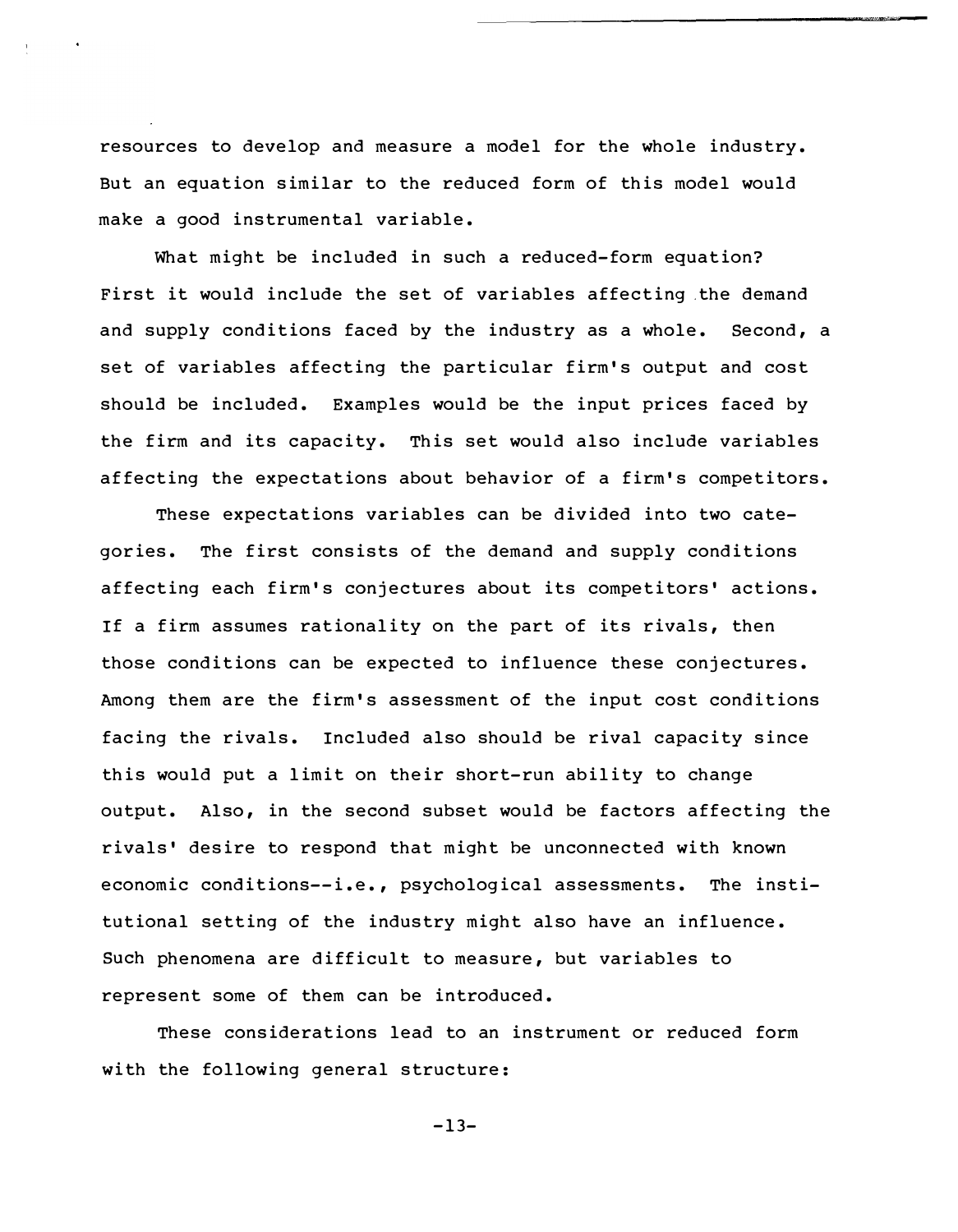$q_i = q(Y, X, X_i, X_i, \eta)$  i = 1, 8 IV:1

- where  $Y = a$  vector of variables affecting general demand conditions,
	- $X = a$  vector of variables affecting general supply conditions,
	- $X_i$  = a vector of variables affecting the particular cost conditions of firm i,
	- $x_{i}$  = a vector of variables affecting the particular cost conditions of its rivals, and
		- n = a vector of variables (probably institutional and psychological) affecting firm behavior not directly connected with the cost and demand variables.

The two most important exogenous variables affecting the demand for steel are the state of the economy, especially capital spending and manufacturing output, and the price of substitutes.<sup>1</sup> An attractive proxy for the former is the manufacturing-output index developed and compiled by Kendrick [1961 and 1972], GMAN.<sup>2</sup>

Several variables can be used to represent the price of substitutes. The most obvious is the BLS price index for nonferrous metals (PNF), indicating the price of many metals, some of which can be used in place of steel. Since there are other substitutes

 $1$  In this paper it will be assumed that steel is a product undifferentiated by firm. It is difficult to ascertain the particular variables that might influence the demand for any given firm's product as opposed to variables influencing the demand for steel in general.

<sup>2</sup> One problem is that the change in steel and iron industry output is not netted out. On the other hand, steel and iron account for only about 4 percent of the value-added in manufacturing, and the industry does use its own product; so it is not clear that the adjustment is too important.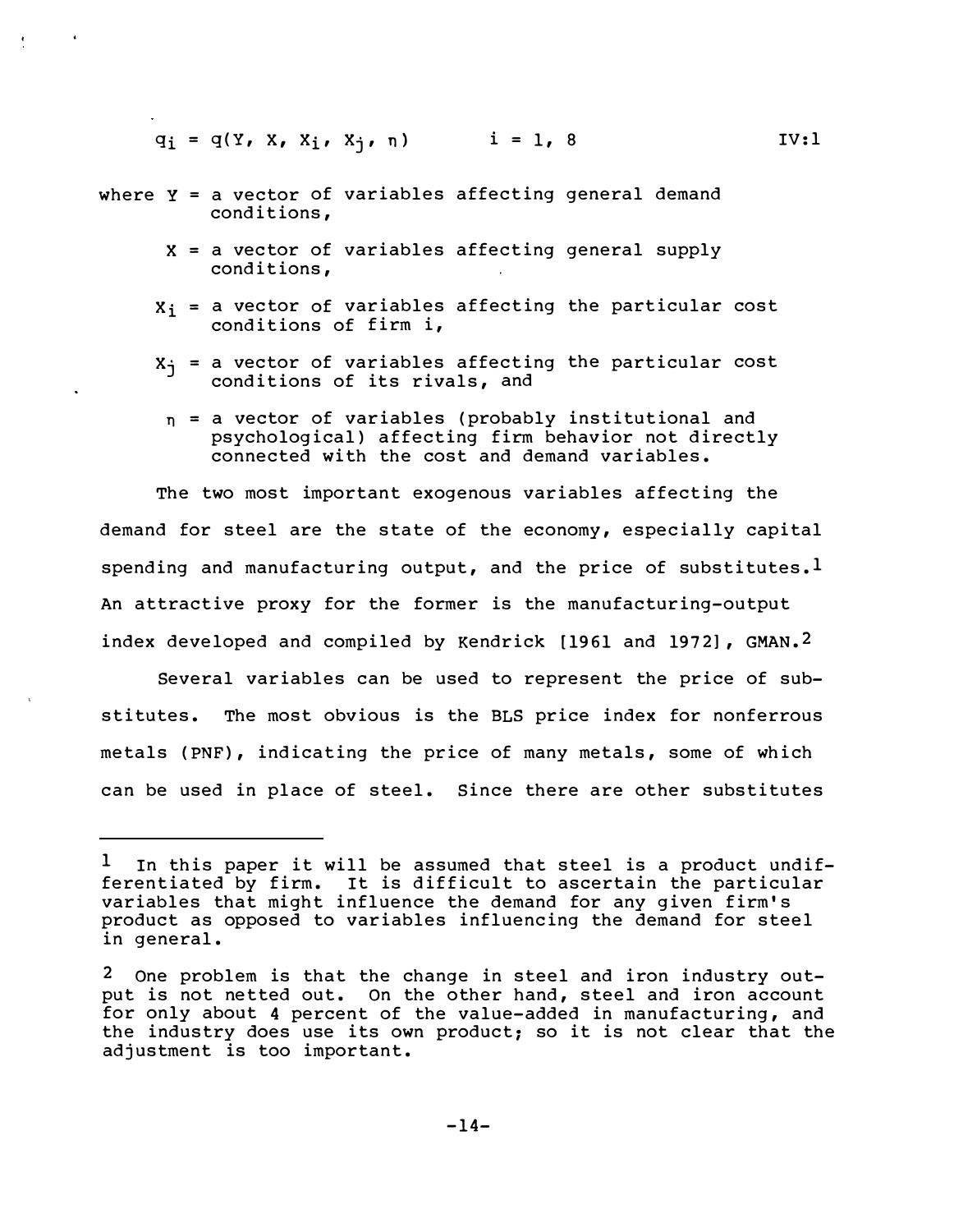(such as concrete), the metal-price variable is not completely representative. On the other hand, economic conditions affecting the unrepresented substitutes would probably impinge on the prices of nonferrous metals. Therefore, the substitution effects are likely to be adequately captured by the metal-price index.

Other phenomena that cannot be represented by continuous variables may have af fected steel demand; two seem important. First, the amount of steel used per amount of manufacturing or dollar value of GNP has decreased over time.<sup>1</sup> (See Rowley 1971, pp. 68-71 .) This has happened because of the increases in substitutes and the movement of GNP growth, both aggregate and manufacturing, away from steel-using goods. Therefore, developments in the use of steel not accounted for by the above variables may have led to this change. An appropriate continuous proxy for this change, however, is difficult to develop because the exact parameters of the trend are unknown. It is safe, however, to assume that World War II contributed much to this change. (Especially important was the great increase in aluminum production. ) Consequently, the best that can be done is to separate the pre-War and post-War periods. Therefore, the following dummy variable will be added to the instrumental-variable equation.

ID = 1 for the years before 1945 and zero afterwards.

<sup>1</sup> For instance, between 1929 and 1972, real GNP grew 272 percent and manufacturing output grew 395 percent, while apparent steel consumption increased only 141 percent.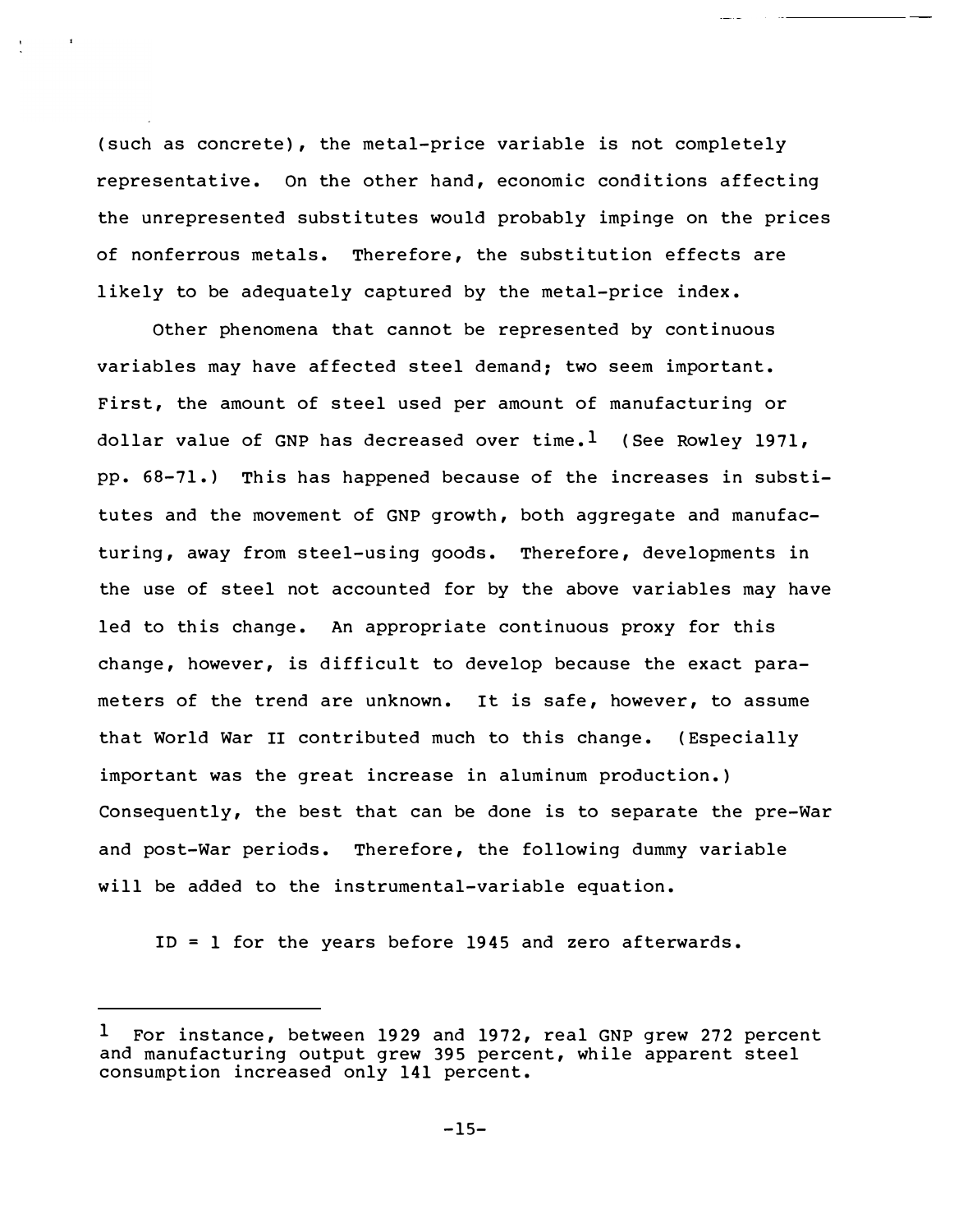The second phenomenon leading a discrete change in the demand curve is the 1930's Depression. So far, changes in manufacturing activity are included in the model, but the construction industry was also an important user of steel (18 percent of the total in 1968}. Its activity was especially low during the Depression. In addition, production in the manufacturing sectors that used steel most intensively (autos and capital goods} decreased disproportionately during the Depression. Therefore, a dummy variable for the Depression will also be included.

**The Company's Company's Company's Company's Company's Company's Company's Company's Company's Company's Company's Company's Company's Company's Company's Company's Company's Company's Company's Company's Company's Company** 

DEP = 1 for the years  $1930-39$  and zero otherwise.

The variables affecting supply are divided into the three above categories:  $X_1$ ,  $X_1$ , and  $X_1$ . Technological change (T) should be introduced here because it can affect not only the industry but also the firm and its rivals--maybe to different degrees.

Factor costs would be obvious candidates for inclusion in the equation. These variables affect both total and firm output. Since specific factor prices for each firm are not available, the national factors prices (P<sub>T</sub> for the weighted average of coal, iron ore, labor, and scrap prices), and  $P_K$  for capital, will be included in the equation.<sup>1</sup> These are factors both for the firm i and its rivals and (therefore} for the entire industry.

 $1$  Needed would be regional factor price data (regional differences result often from transportation costs) and regional firm production data. With these data, weighted factor prices could be developed for each firm. While some regional input prices are available, regional firm data are not generally available, so such weighted averages cannot be calculated. The differences are probably not great. For instance, for much of the period, labor and iron ore had similar prices in all regions.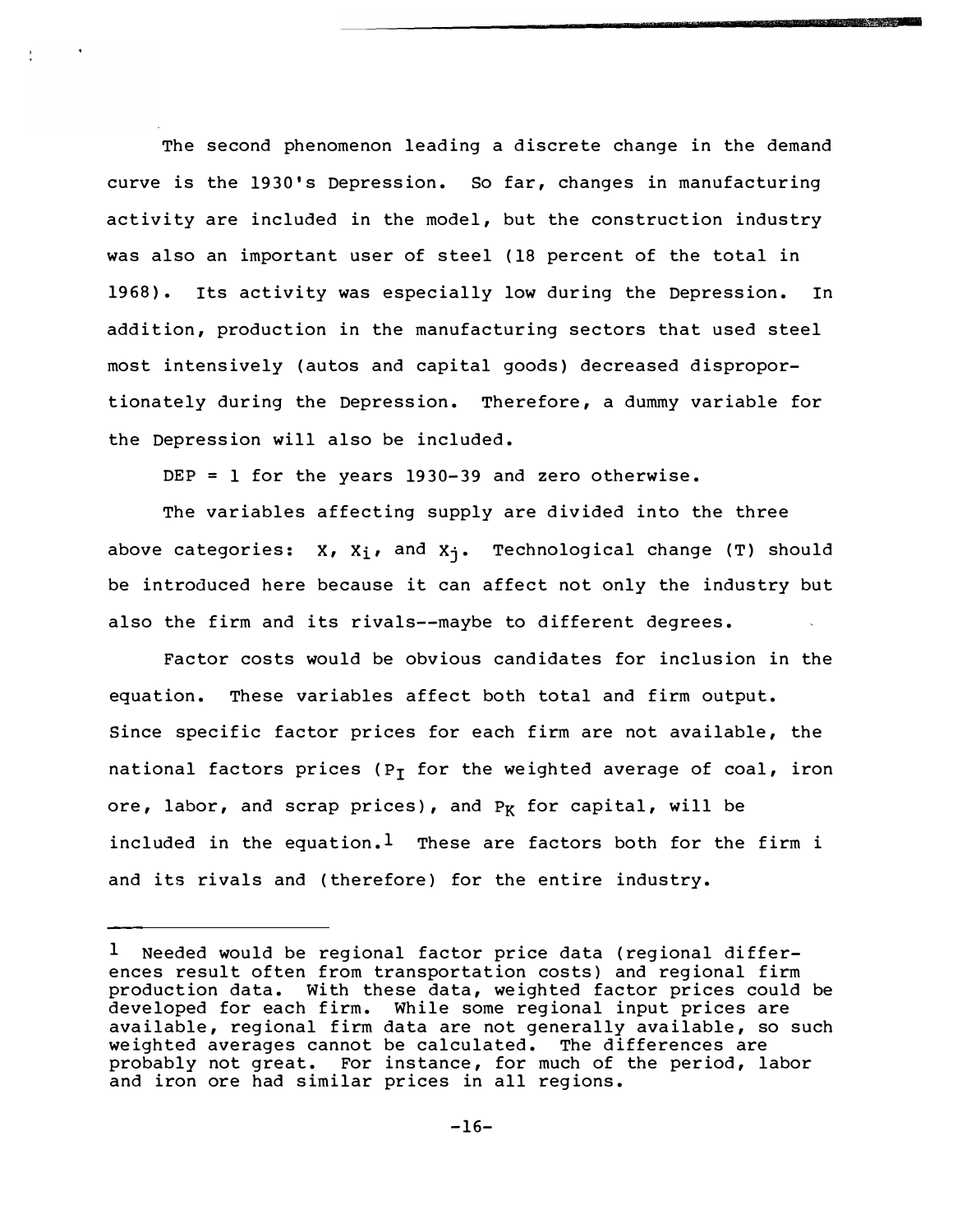A specific factor affecting the output of firm i would be its capacity, CAP<sub>i</sub>. The capacity of the entire industry would be included in  $X$ , and the capacity of the rivals, in  $X_i$ . Putting CAPi, total capacity, and the capacity of i's rivals, CAPj, into the equation, however, would result in perfect multicollinearity; so CAP<sub>j</sub> is left out. In addition, any dummy shift variable would be included in the instrumental variable as a part of  $X_i$ .

n consists of other factors influencing the firm's assessment of what other firms would do, such as the institutional and psychological setting. Generally, the variables representing these phenomena cannot be readily measured, but major changes in some aspects of the institutional setting can be detected.

The literature suggests three important institutional developments. Evidence indicates that the demise of the basing-point pricing system in 1948 had a significant impact. Hekman [1978] found that this change led to lower prices, other things equal.<sup>1</sup> A second change seems to have occurred around 1960. The exact reasons for it are difficult to ascertain, but several authorities seemed convinced that a change took place [Mancke 1968, Rippe 1970, and FTC 1977]. The combination of increased imports and market-share deterioration by u.s. Steel apparently led to a more competitive environment.

<sup>1</sup> This system was in effect in various forms in the steel industry from about 1900 until the FTC cement decision in 1948. (F.T.C. vs. Cement Institute et al., U.S. 683, pp. 712-21 [1948].)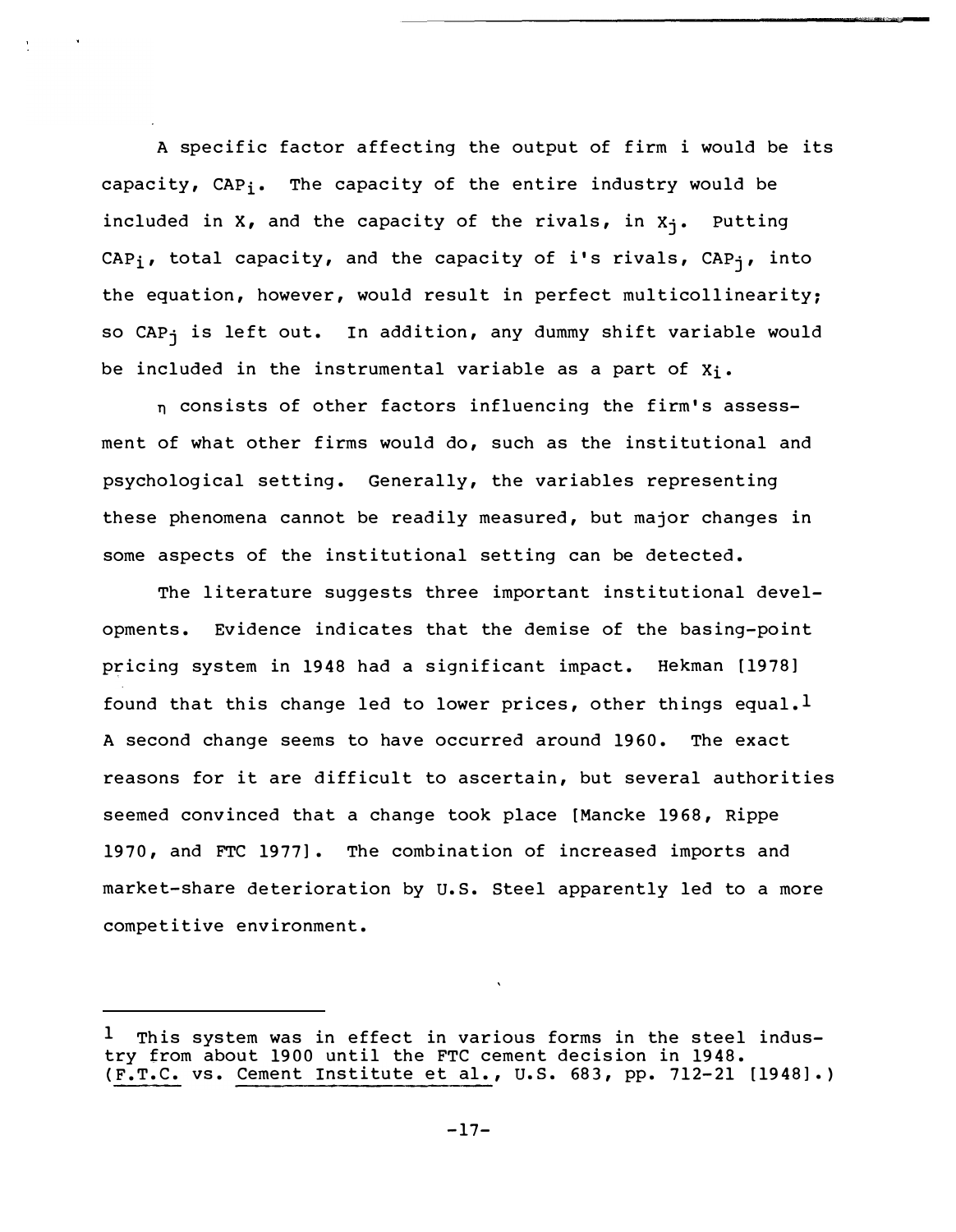A third watershed would be the 19 30's Depression. At least some firms acted more independently during that Depression than they did before and later. (See Weiss 1971, pp. 177-78 and Daugherty, De Chazeau, and Stratton 1937, pp. 667-71.) The economic conditions of the industry may have led to a weakening of any leadership position or collusive scheme among the larger firms. Consequently, the following additional dummies will be included in the instrumental-variable equation along with DEP, the depression dummy:

> $D_1$  = 1 for the period before 1949 when the basingpoint price system was in effect, and 0 otherwise,

 $D_2 = 1$  for the period before 1960, and 0 otherwise. The institutional influences accounted for by the dummies were in many periods operating at the same time. For instance, during the Depression years, the basing-point price system was in effect; so both influences impinged on the steel market.

The reduced form of the output equation then can be given by

$$
q_i = q(GMAN, PNF, ID, DEP, T, P_I, P_K, CAP_i,
$$
  
CAP, D<sub>1</sub>, D<sub>2</sub>, D). (IV:2)

Since we have reason to believe that IV:2 is nonlinear, a log-log form in which the estimated parameter values generally determine the shape of the curve is used.

 $-18-$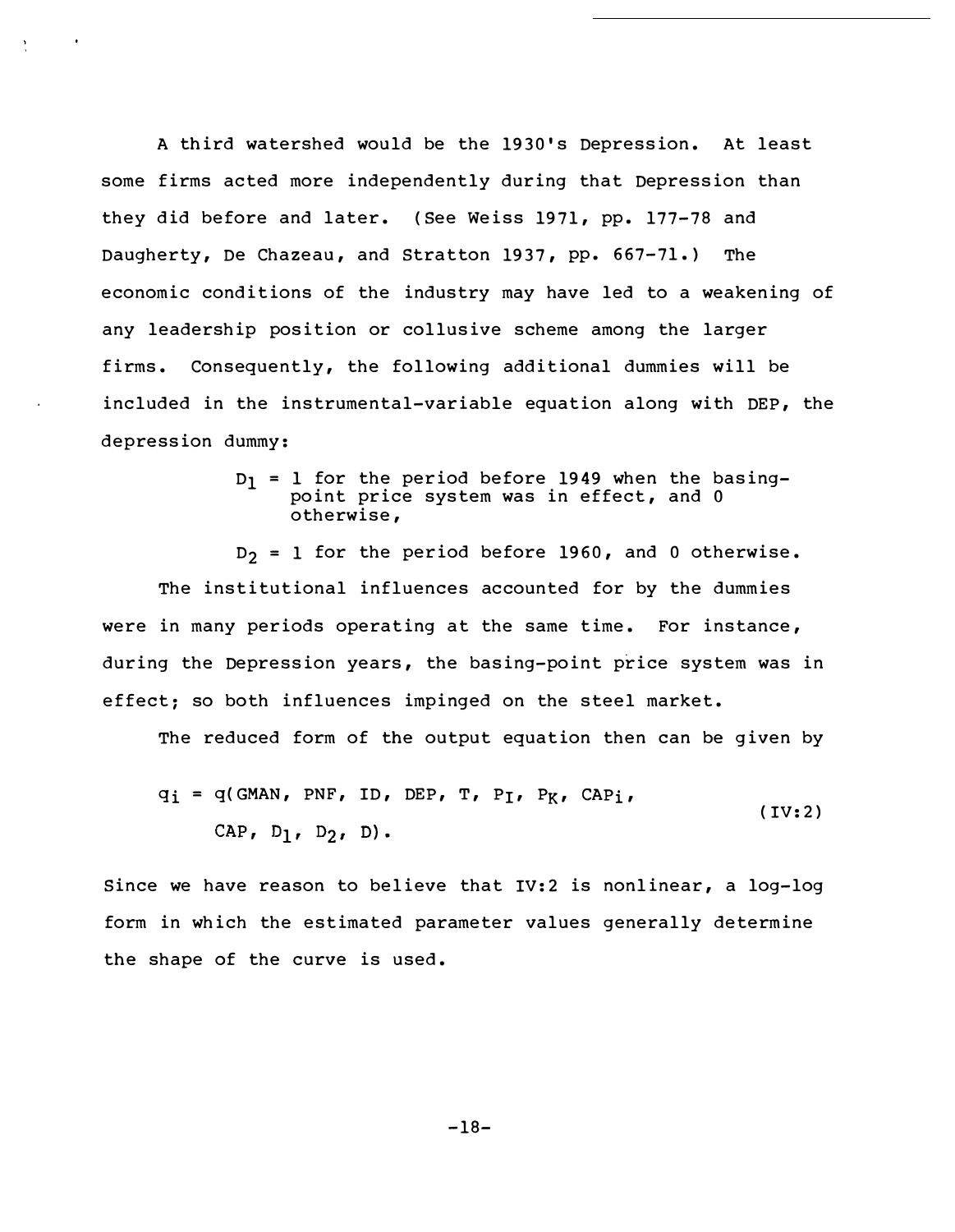$lnq_i = \gamma_0 + \gamma_1 lnGMAN + \gamma_2 lnPNF + \gamma_3 ID + \gamma_4 DEP + \gamma_5 lnT$  IV:3  $+ \gamma_6$ lnP<sub>I</sub> +  $\gamma_7$ lnP<sub>K</sub> +  $\gamma_8$ lnCAP<sub>i</sub> +  $\gamma_9$ lnCAP +  $\gamma_1$ <sub>0</sub>D<sub>1</sub>  $+ \gamma_{11}D_2 + \gamma_{12}D + v.$ 

Therefore, the predicted value of the left-hand term of IV:3 can be used as an instrument in measuring III:4.

As with equation III:4, equation IV:3 will be estimated for each firm because conditions within any given firm may affect its parameters. These interfirm differences can be expected to influence not only the intercepts of these equations but also the slopes. When we expect these firm-specific conditions to change discretely at a given time, additional dummy variables will be added to the firm equations. Therefore, the cost equations for the eight largest steel firms will be measured using the abovedeveloped instrument.

#### v. The Results

Equation III:4 was estimated for the eight largest steel companies. Table I shows the results.<sup>1</sup> Before describing them,

<sup>&</sup>lt;sup>1</sup> Since most of the variables in the cost equations are the same across firms, these equations might fall under the category of seemingly unrelated regressions. While the parameters with regard to the individual firms might be different, the underlying system is the same. About this method, however, Johnston [1972, p. 241] states, "The gain in efficiency yielded by the Zellner estimator over the ordinary least squares estimator increases directly with the correlation between the disturbances from the different equations and inversely with the correlation between the different sets of explanatory variables". Three of the variables in the eight equations are identical, the technological variable (T) and (footnote continued)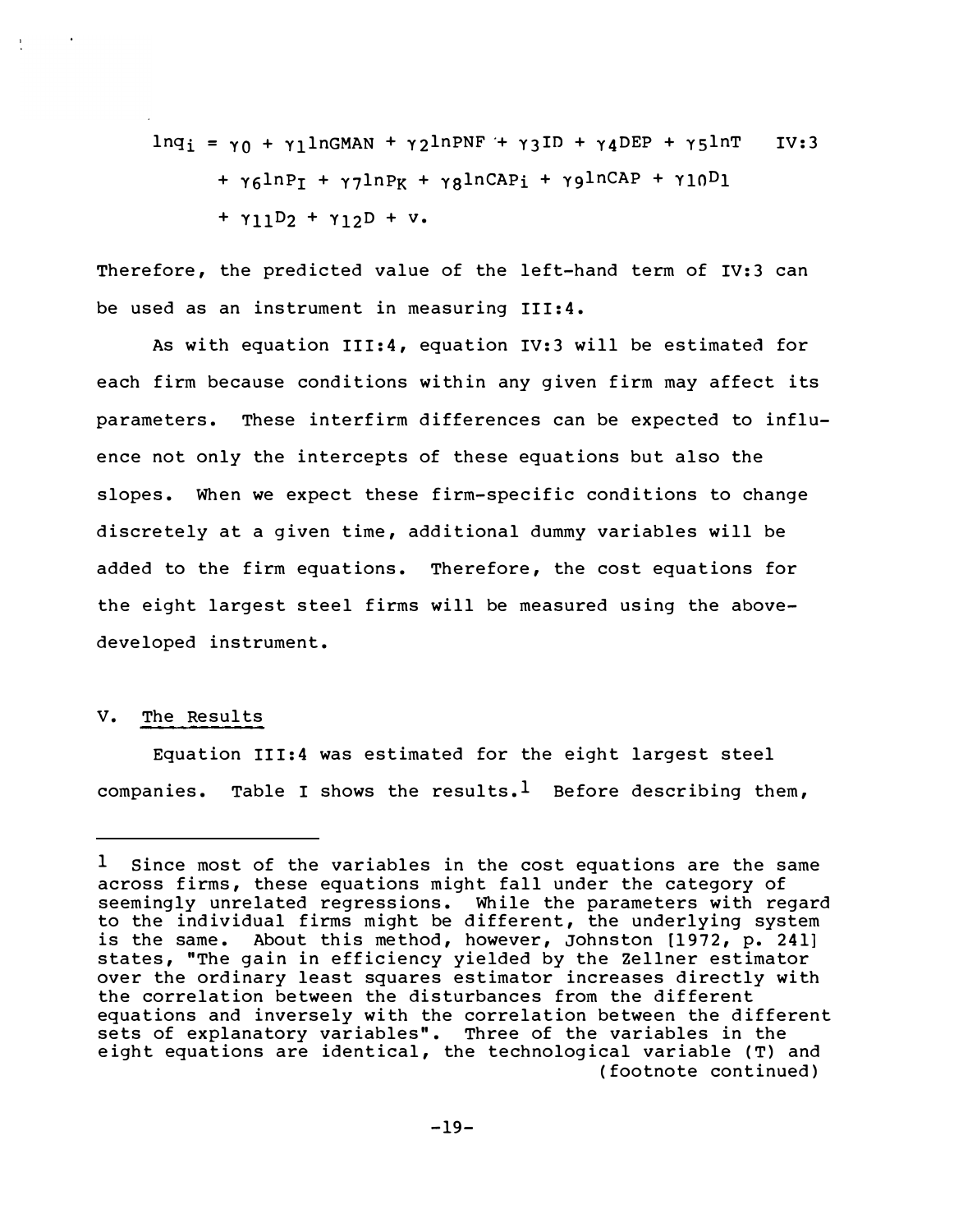| Regression coefficients for <sup>1</sup> |                              |          |                                                               |                                               |                           |                                                                                                                                          |                                |                         |                   |                                 |                |
|------------------------------------------|------------------------------|----------|---------------------------------------------------------------|-----------------------------------------------|---------------------------|------------------------------------------------------------------------------------------------------------------------------------------|--------------------------------|-------------------------|-------------------|---------------------------------|----------------|
| Fim                                      | Number<br>of<br>observations | Oonstant | Stee l-<br>impot<br>$prox$ <b><i>h</i></b> $c$<br>tion<br>(q) | $Steel-$<br>ingot<br>$capa$ -<br>ity<br>(CAP) | Time<br>(T)               | Composite input-price index<br>(including prices for coal,<br>iron ore, labor, and scrap steel)<br>(PI)<br>(t-values are in parentheses) | Price of<br>capital<br>$(P_K)$ | Dummy $3$<br>variable   | $\underline{R^2}$ | $F-$<br>value                   | $\overline{M}$ |
| U.S. <sup>2</sup><br>Steel               | 47.                          | 6.751    | 0.695<br>$(19.04)$ **                                         | 0.185<br>(1.19)                               | $-0.130$<br>$(-2.53) + +$ | 0.018<br>(0.31)                                                                                                                          | 0.219<br>(1.33)                |                         | .941              | $147.76$ 1.99                   |                |
| Bethleham<br>Steel <sup>2</sup>          | 47                           | 3.683    | 0.727<br>$(10.35)$ **                                         | 0.054<br>(0.27)                               | 0.062<br>(0.38)           | 0.519<br>$(4.05)$ **                                                                                                                     | $-0.447$<br>$(-1.27)$          |                         | .959              | 217.52                          | 2.11           |
| $\text{Republic}^2$<br>Steel             | 47                           | 1.381    | 0.840<br>$(14.22)$ **                                         | 0.517<br>$(5.46) + +$                         | $-0.198$<br>$(-1.52)$     | 0.212<br>$(2.44)$ **                                                                                                                     | $-0.265$<br>$(-1.40)$          | $-0.262$<br>$(-2.32) +$ | .994              | 1212.50                         | 2.04           |
| National<br>Steel                        | 33                           | 8.783    | 0.686<br>$(6.33)$ **                                          | $-0.544++$<br>$(-3.61)$                       | 1.114<br>$(4.45) + +$     | $-0.056$<br>$(-0.51)$                                                                                                                    | 0.392<br>(1.49)                |                         | .982              | 325.98 1.81<br>المتعقب وبالمستن |                |
| Jones $\kappa$<br>Laughlin $i$           | 45                           | 6.923    | 0.615<br>$(13.11)$ **                                         | $-0.145$<br>$(-1.23)$                         | 0.011<br>(0.14)           | 0.384<br>$(6.27)$ **                                                                                                                     | 0.361<br>(1.52)                | 0.332<br>$(4.75) +$     | .991              | 787.10                          | 1.82           |
| Armco<br>Stee1 <sup>2</sup>              | 47                           | 6.313    | 0.650<br>$(8.04)$ **                                          | $-0.284$<br>$(-1.99)$                         | 0.718<br>$(4.23) + +$     | 0.258<br>$(3.48)$ **                                                                                                                     | 0.591<br>$(2.38)$ **           | 0.100<br>(1.16)         |                   | $.993$ 1131.95                  | 1.82           |

#### Table 1.--Total Cost-curve estimates for the "Big Eight" U.S. steel companies, for the periorls 1920-40 and 1946-72

 $\overline{\phantom{a}}$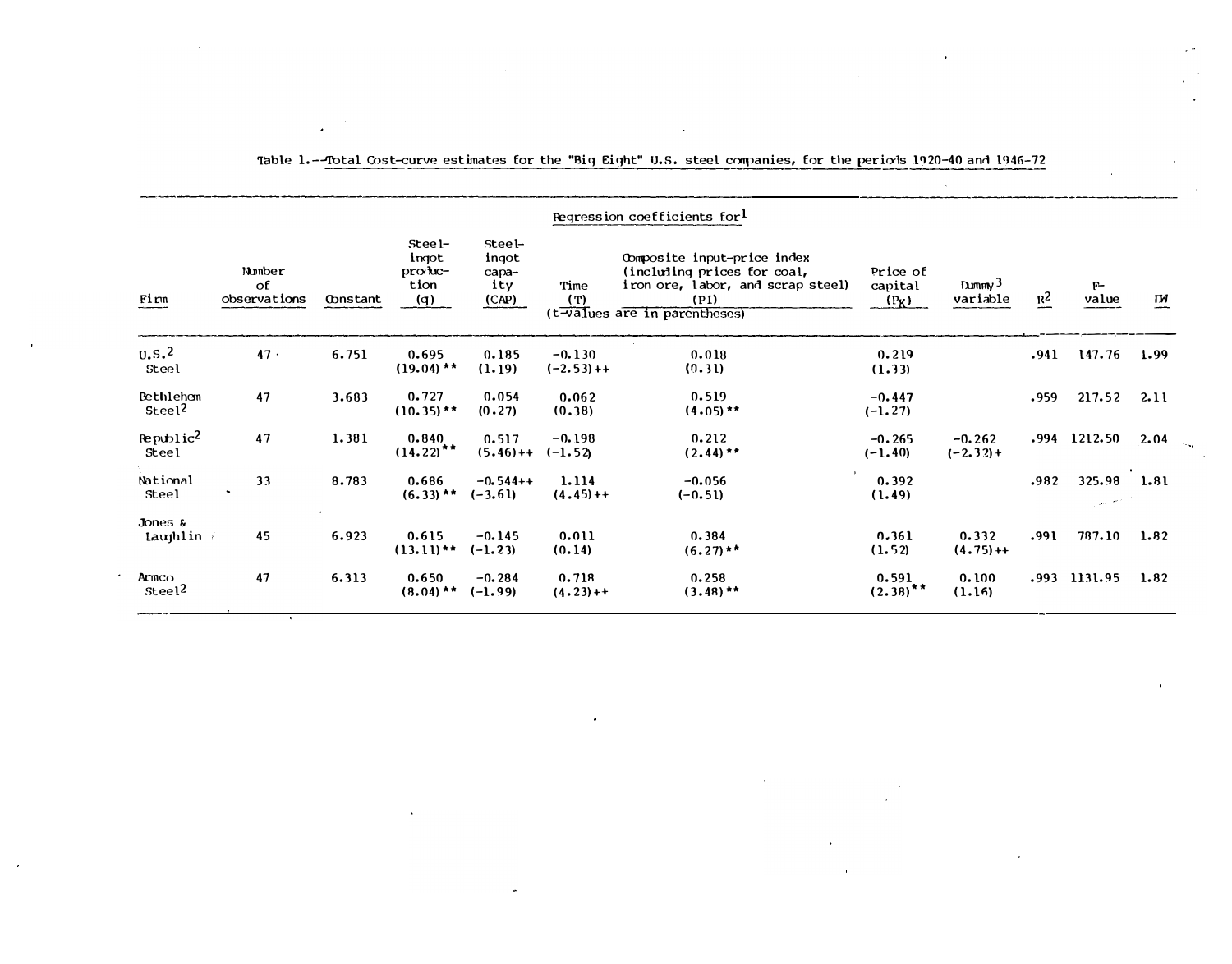| Regression coefficients for <sup>1</sup> |                              |          |                                           |                                          |                       |                                                                                                                                          |                                |                                            |       |               |            |
|------------------------------------------|------------------------------|----------|-------------------------------------------|------------------------------------------|-----------------------|------------------------------------------------------------------------------------------------------------------------------------------|--------------------------------|--------------------------------------------|-------|---------------|------------|
| Firm                                     | Number<br>оE<br>observations | Oonstant | Steel-<br>ingot<br>produc-<br>tion<br>(q) | Steel-<br>ingot<br>capa-<br>ity<br>(CAP) | Time<br>(T)           | Obmposite input-price index<br>(including prices for coal,<br>iron ore, labor, and scrap steel)<br>(PI)<br>(t-values are in parentheses) | Price of<br>capital<br>$(P_K)$ | $D_{\text{Mmmy}}$ <sup>3</sup><br>variable | $R^2$ | $F-$<br>value | ГW<br>---- |
| Youngstown<br>Sheet Steel <sup>2</sup>   | 46                           | 5.507    | 0.747<br>$(17.82)$ <sup>**</sup>          | 0.107<br>(0.96)                          | 0.038<br>(0.51)       | 0.092<br>(1.22)                                                                                                                          | $-0.032$<br>$(-0.15)$          |                                            | .971  | 305.73        | 1.88       |
| In $1$ and $12$<br><b>Steel</b>          | 47                           | 3.959    | 0.873<br>$(17.57)^{**}$                   | $-0.295$<br>$(-2.20) + +$                | 0.462<br>$(3.78) + +$ | 0.509<br>$(5.19)$ **                                                                                                                     | $-0.152$<br>$(-0.65)$          | $-0.042$<br>$(-0.45)$                      | .993  | 1039.69       | 2.18       |

#### · Table 1.--Total Cost-curve estimates for the "Big Eight" U.S. steel companies, for the periods 1920-40 and 1946-72 **Continued**

,.

 $1/$  The dependent variable is sales minus (operating income plus depreciation).

'

2/ These regressions were adjusted for the presence of autocorrelation by using a generalized least squares method proposed by Harvey (1992).

3/ The dummies were intercept dummies parameterized as follows for Republic and Armco: the dumny equaled zero before 1929 and one for 1929 and after. For Jones & Laughlin it was zero before 1946 and one for 1946 and after, and for Inland it was one before 1935 and zero for 1935 and after.

\* Significant at the 95-percent level on a one-tail test.

\*\* Significant at the 99-percent level on a one-tail test.

- + Significant at the 95-percent level on a two-tail test.
- ++ Significant at the 99-percent level on a two-tail test.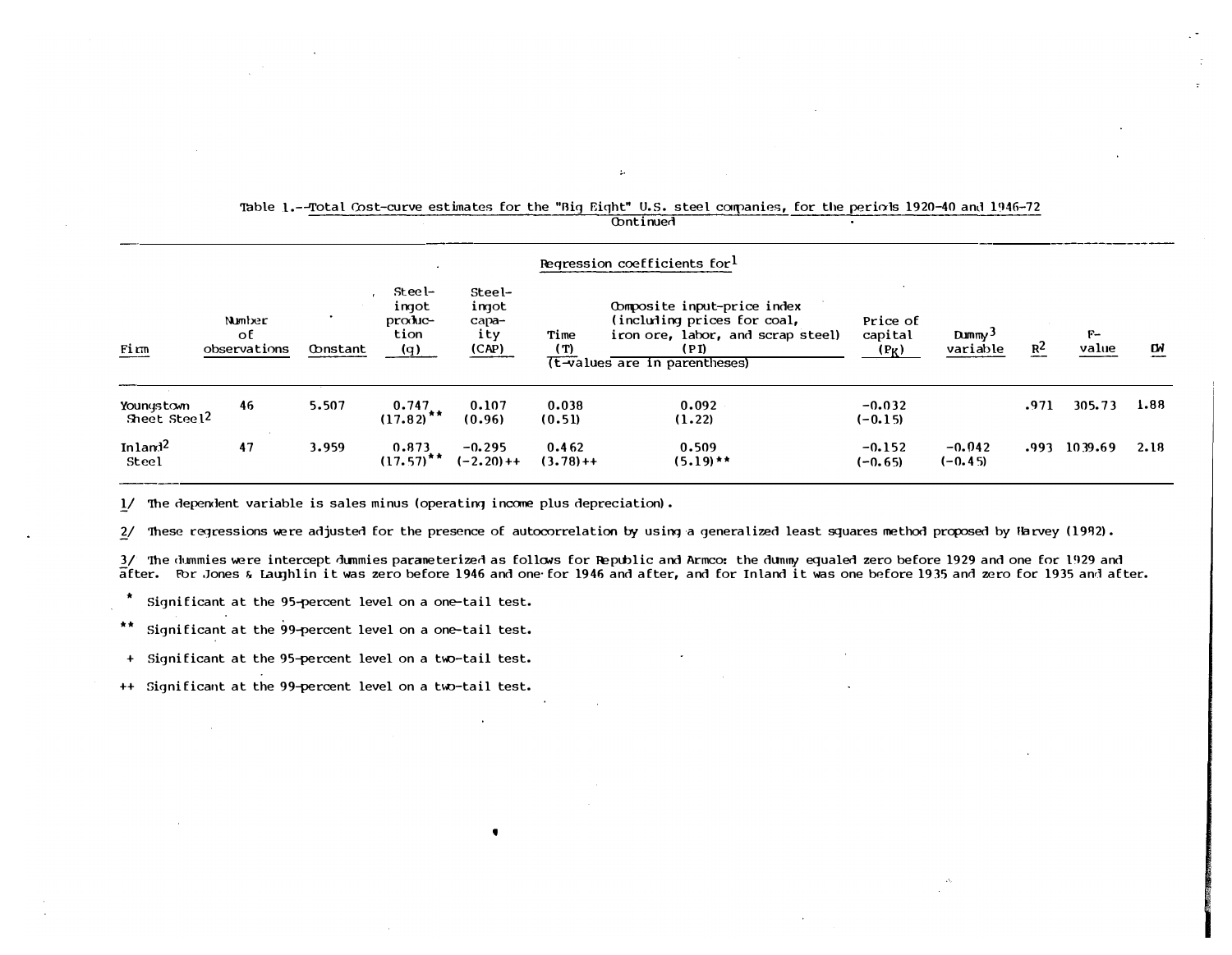however, the definition and data sources for the cost variable should be examined because they present a special problem. our data base is the set of accounting numbers reported in the company annual reports as compiled by Moody's. The cost figure used is sales minus operating income (before taxes and before interest on debt} minus depreciation expense. Depreciation is subtracted out because it is not clear that the usual accounting techniques reflect the actual change in the value of the plants. Capital goods price changes and technological and demand side developments can radically alter the real values of these assets in ways not captured by accounting methods. Therefore, we will only use data which have a more solid basis in facts.<sup>1</sup>

We will first describe the results for the technological and certain dummy variables and then those for the capacity  $(CAP_i)$ , input-price, and output  $(q_i)$  variables. The technological variable (T} may take on either a positive or a negative value.

(footnote continues)

the two input prices. The eight actual output variables are generally highly correlated, 19 of the 28 coefficients being over . 90, with 26 over . 80. The capacity variables are also highly correlated, 22 being over . 90 and 26 over . 80. On the other hand, the correlation coefficients between the separate equation residuals are low, only 3 of the 28 being over .60. Therefore while the seemingly unrelated regressions technique was run, it is not reported. The results from this technique along with those from OLS were not particularly different from those of the instrumental variable technique.

 $1$  When the analysis was done with the depreciation left in the cost, the results were not materially different.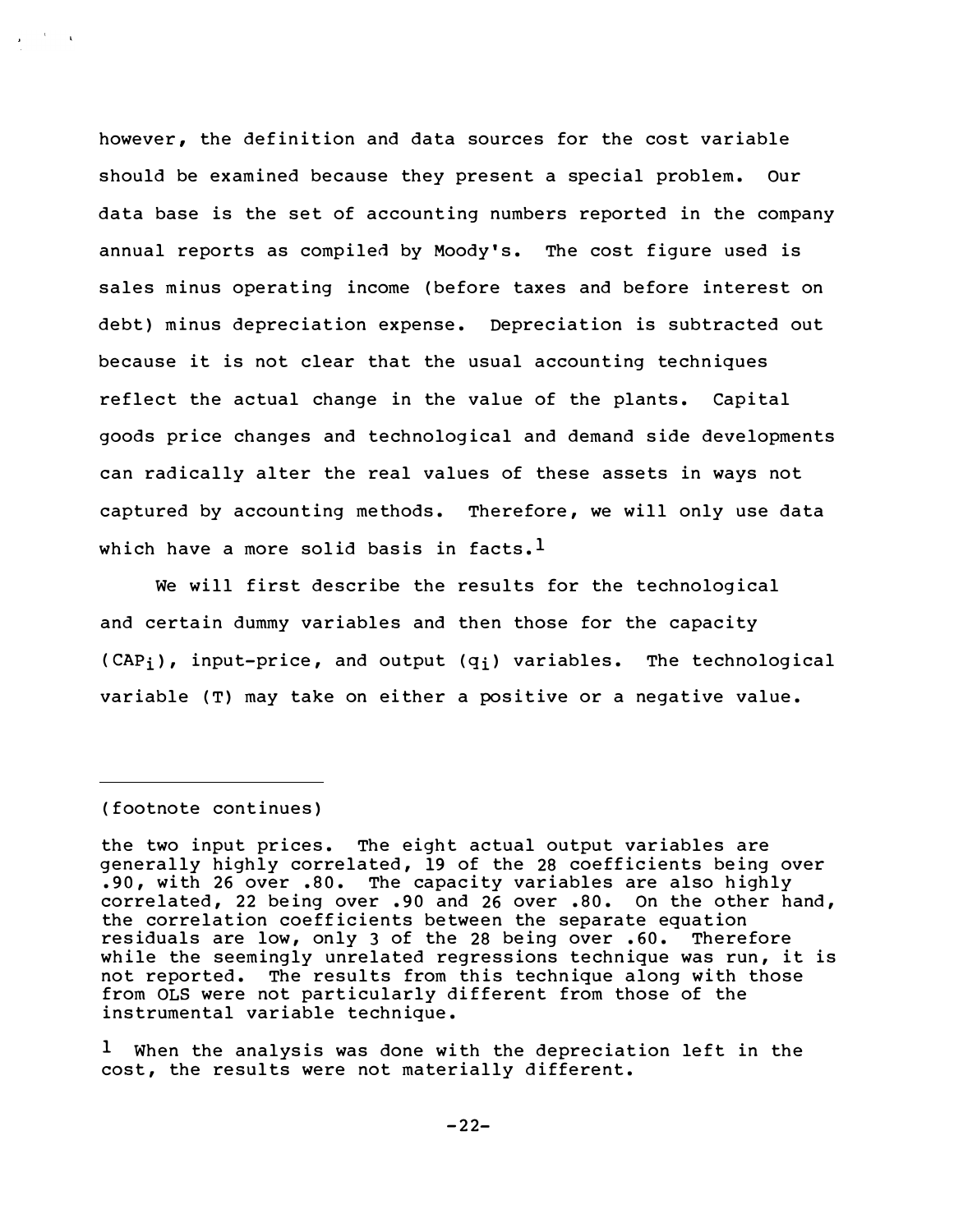Changes over time in such things as product mix and plant location may compensate or even more than compensate for any efficiency gains due to technological progress. So a two-tail statistical test is used. For three firms--National, Armco, and Inland--the time coefficient is significantly different from zero and positive. For u.s. Steel it is significant and negative.

The remaining four firms had insignificant T-coefficients: positive for Bethlehem, Jones & Laughlin, and Youngstown and negative for Republic. One of the reasons for the positive T-coefficients is that over time certain firms may have moved their product mix in the direction of items requiring more afterfinance processing. This occurred at Jones & Laughlin and Inland: they changed their mix from rail-type items to sheets used for autos and appliances. The latter products required greater use of rolling mills. (See in Hogan 1971, the chapters on the firms. }

In cases where an identifiable event affected the nature or policy of a firm during our sample period, the log-log interceptdummy variable developed above was included in the cost function. This was done in four instances.

(1} In the late 1920's and early 19 30's, Republic acquired several other firms. Included in these acquisitions were several plants that Republic was still operating in 1976 (see FTC 1977, p. 55}. It is hy pothesi zed that this acquisition program may have changed the cost structure of the firm. The separation year for the dummy was 1929: so for that year and after the dummy variable is valued at 1. When the dummy was tested, it was significantly

 $-23-$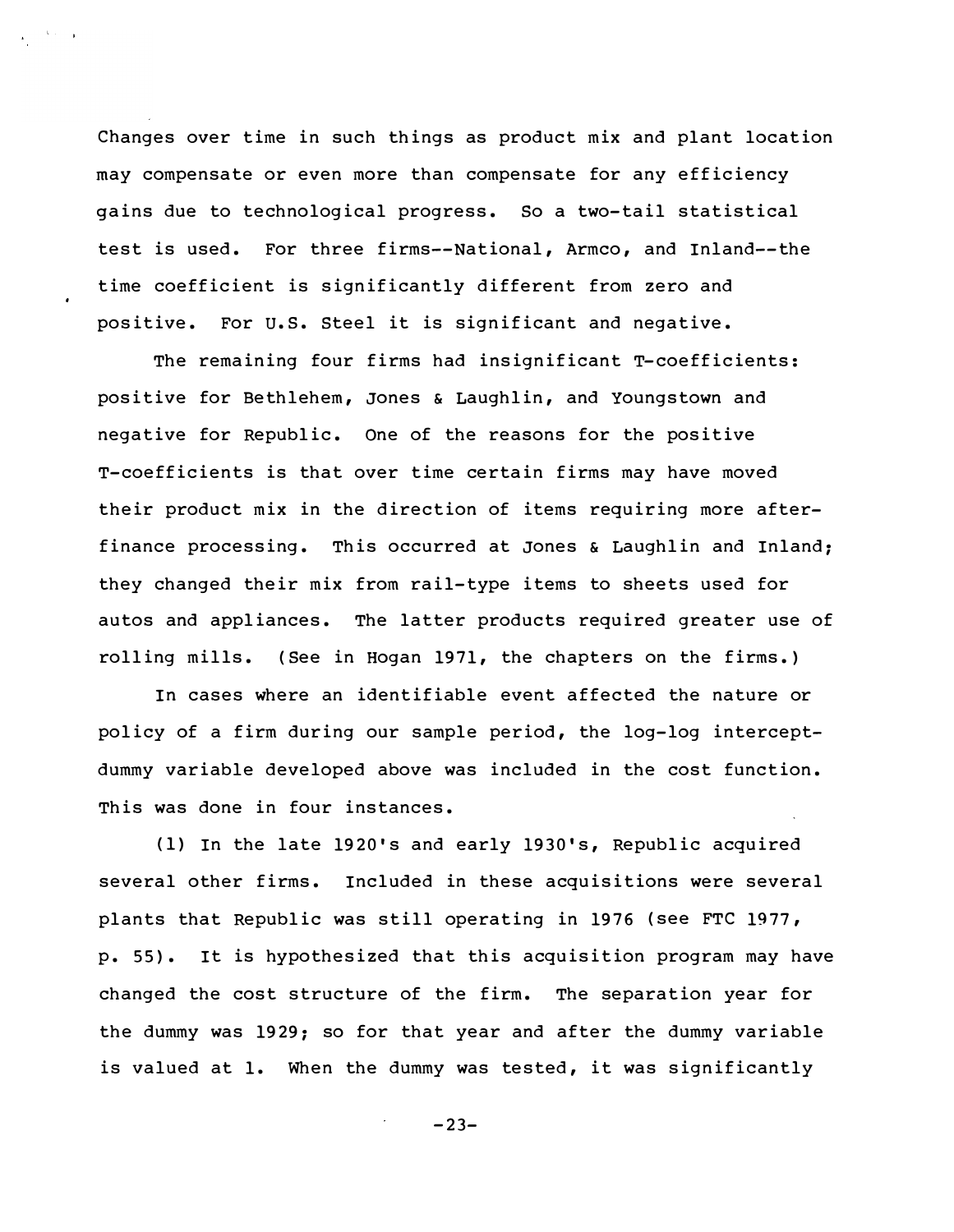less than zero on a two-tail test at the 95-percent level; therefore, this program seems to have lowered Republic's costs.

 $\mathcal{L}^{\text{max}}$  . The set  $\mathcal{L}^{\text{max}}$ 

(2} A dummy variable with 1942 as the separation point was added to the estimated-cost equation for Jones & Laughlin, to account for the acquisition of Otis Steel, with a plant in Cleveland, Ohio.<sup>1</sup> As of 1977, this plant was one of only three fully integrated Jones & Laughlin plants. The dummy variable's coefficient is positive and significant. This may have occurred because, for much of the period, the Otis mill was smaller than the other two plants. Also, the Otis plant may have made more expensive products.

( 3} In the late 1920's Armco went through an acquisition program similar to Republic's. It acquired plants in Ashland, Kentucky; Butler, Pennsylvania; and Kansas City. Again 1929 was used as the separation point. Unlike with Republic, its dummy was positive, but it was not significantly different from zero.

(4) In the early 1930's Inland Steel rather suddenly changed much of its product line from heavy steel-beam-like items such as rails to lighter things like sheets for autos and appliances. The product-mix-change dummy using 19 35 as the separation point was negative but insignificant.

The input-cost results were strong for the weighted-price variable,  $P_T$ , but weak for the price-of-capital variable,  $P_K$ . All

Since World War II was left out of the sample, in essence the year was 1946.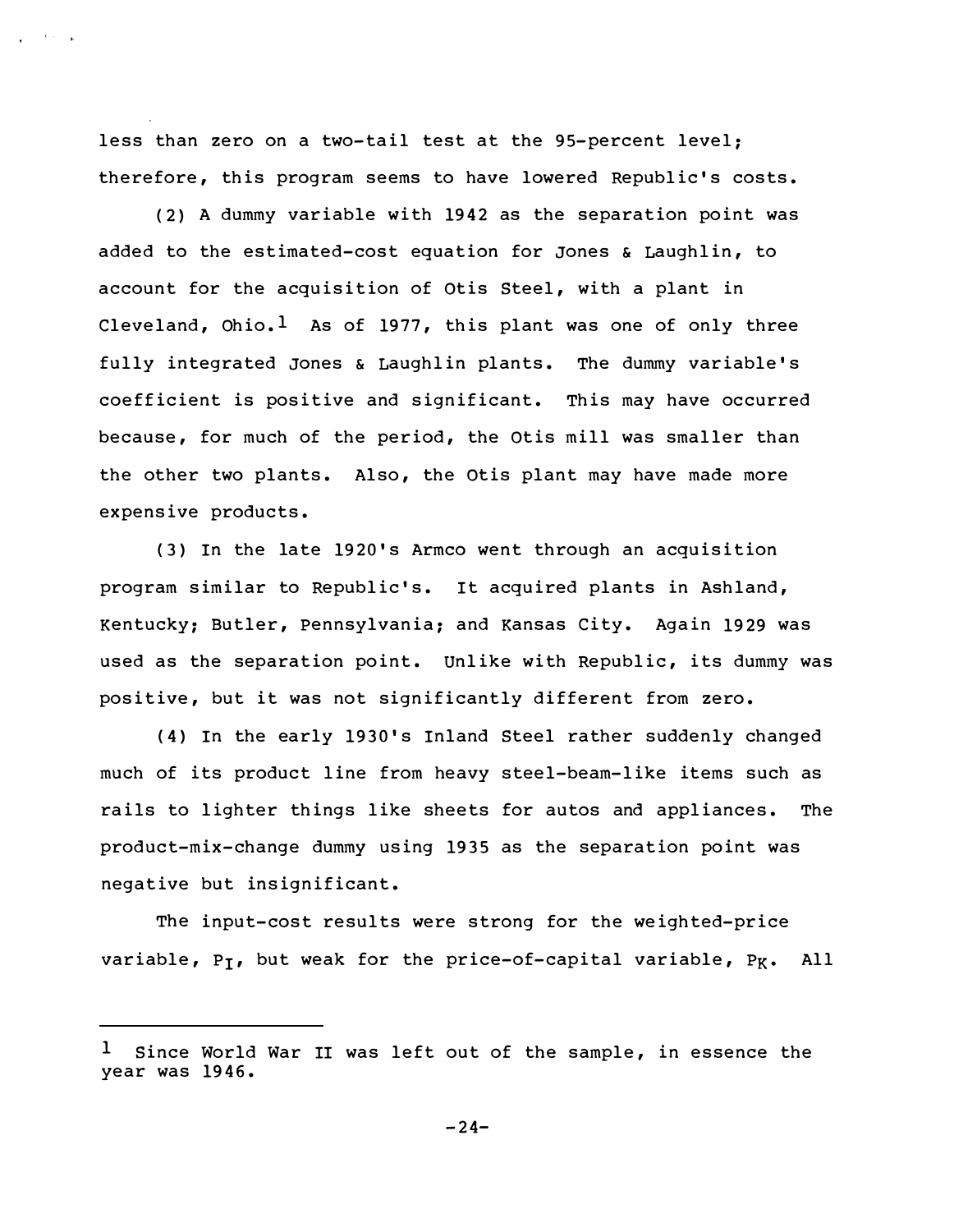the  $P_T$  coefficients except for National Steel had the predicted sign, and five were highly significant. Of the  $P_K$  coefficients, four had the wrong signs, and only one was significantly greater than zero. Perhaps the index used here does not adequately represent the cost of variable capital faced by the firms in the sample.

 $\cdots$ 

Some capacity results were strange in that the coefficients were less than zero. They were negative for National, Jones & Laughlin, Armco, and Inland. In the output ranges of the large eight steel companies it is not clear that any economies or diseconomies of scale exist, but one still would not expect negative coefficients. Once output has been taken into account, however, there may be only a loose relationship between capacity and total cost. All the firms except Inland are multiplant; so various plant-size configurations could lead to many different capacity/ cost relationships. For instance, over time some firms may have expanded the capacity of mills, making relative low cost steel products. This could lead to the capacity coefficients being negative, perhaps explaining the range of CAPi coefficients that we have.

The coefficients of the output variables are all significantly larger than zero. Since all the output coefficients are also significantly smaller than one, given the functional form, the steel companies in the sample seem to be operating in a region of falling average costs.

 $-25-$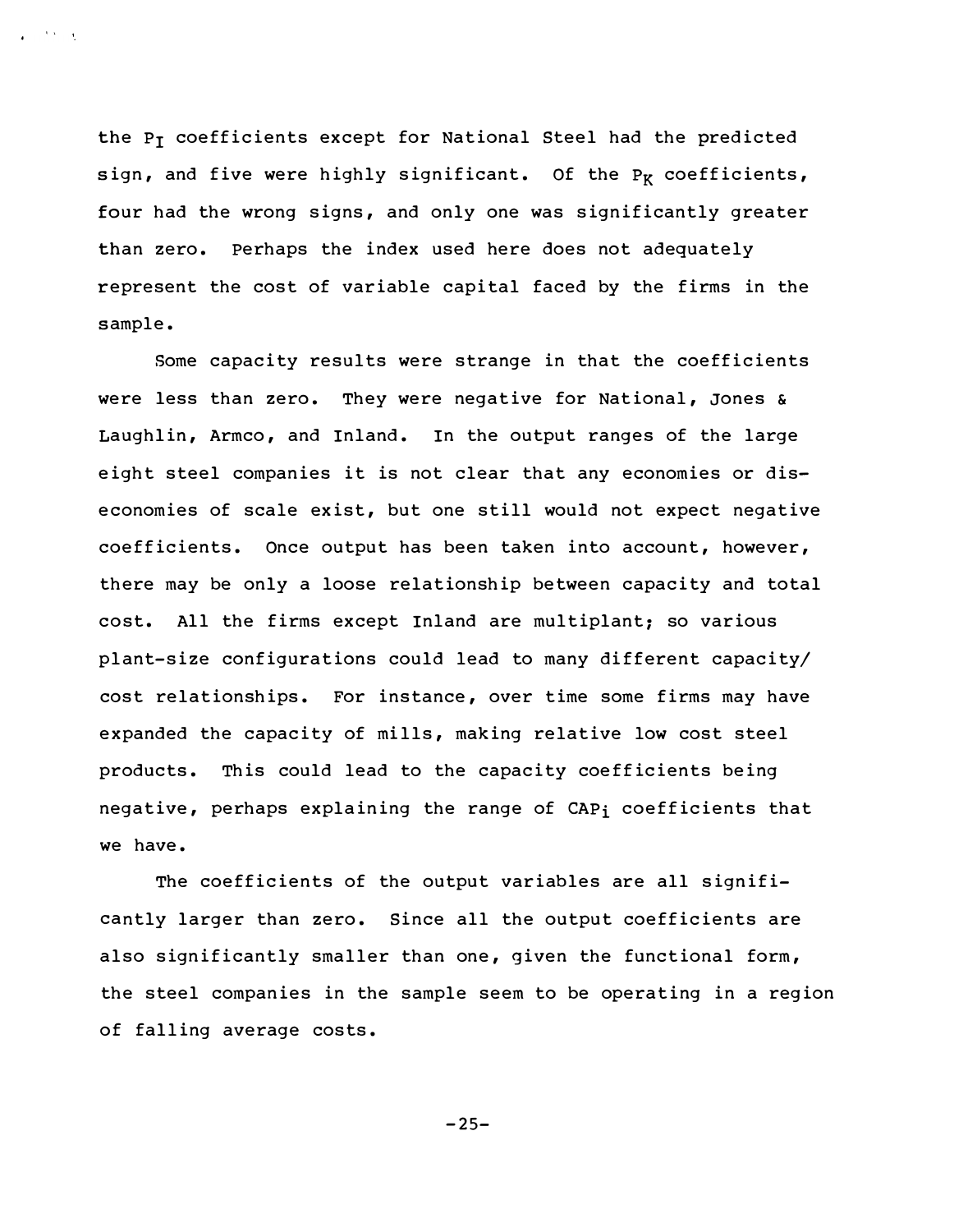overall the models used here explained most of the variation in the total cost for the eight largest steel firms. The  $R^2$ ranged from . 941 for u.s. Steel to . 994 for Republic. As might be expected, the  $R^2$  values were lower for the two firms with significant other businesses, U.S. Steel and Bethlehem.

#### VI. Implications and Conclusions

 $\mathbf{I} = \frac{1}{2} \mathbf{I} \mathbf{I} + \frac{1}{2} \mathbf{I} \mathbf{I}$ 

The estimates of the cost-output coefficients are significantly less than unity, which is inconsistent with the Rowley hypothesis of rising short-run steel firm cost curves. It does seem incongruous that firms employing different plants often with diverse techniques and capacities do not have rising cost curves. Differing steel product mixes and geographic locations, however, may explain our results. In order to satisfy a heterogeneous geographic and product type demand, American steel firms may have had to use their high cost plants even at low outputs. So as total firm production approaches firm capacity, instead of bringing in their high cost facilities when the capacity of the low cost operations were completely utilized, the companies merely found themselves using all their plants at higher capacities. This would lead to downsloping cost curves like the ones discussed by Bittlingmayer instead of the rising functions of Rowley.

The less than unity coefficients seem also to contradict the results of some earlier works described in Rowley. These writers found short-run total cost curves for steel firms to be linear which indicates a flat instead of downsloping or upsloping marginal

 $-26-$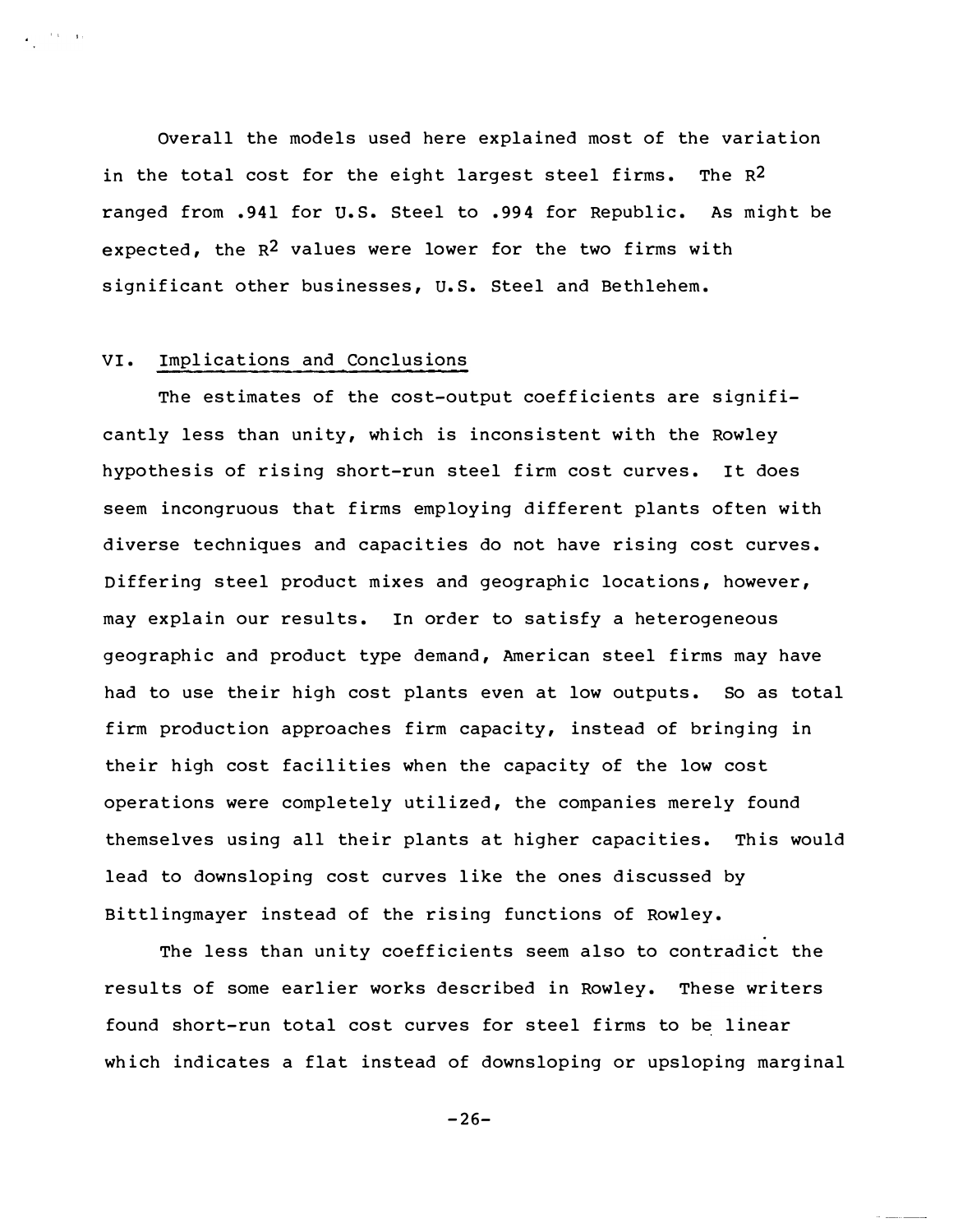and average cost curve. (See Yntema 1940 and Wylie and Ezekiel 1940). On the other hand, the linear function may be a good approximation for the measured curves even though the cost-output elasticity is less than one. To examine this question let us recast equation III:3b, the total cost curve, as follows (the other variables being suppressed):

 $TC_i = C_0(\alpha_i CAP_i)^{C1}CAP_i^C2$ ,  $i = 1,8$  VI:1

where  $\alpha_i$ CAPi =  $q_i$ ,

 $\mathbf{e}^{(\mathbf{e}_1-\mathbf{e}_2)\mathbf{e}_1}$  . It is

 $\alpha_i$  =  $q_i/CAP_i$ , the capacity utilization rate.

Average cost, then, can be derived as follows:

$$
AC_i = \alpha_i C l^{-1} C_0 C A P_i C l + C 2 - 1.
$$

If the firm produces at capacity,  $\alpha_i$ <sup>Cl-1</sup> equals one and AC<sub>i</sub> collapses to

$$
\hat{AC}_i = C_0 \text{CAP}_i^{\text{Cl}+C2-1}.
$$

The term,  $\alpha_i$ <sup>Cl-1</sup>, then, is the ratio of average cost at below capacity to average cost at capacity, and the following expression represents the per unit percentage cost penalty for operating at an  $\alpha$  capacity utilization rate

Penalty = 
$$
\alpha
$$
<sup>Cl-1</sup> - 1.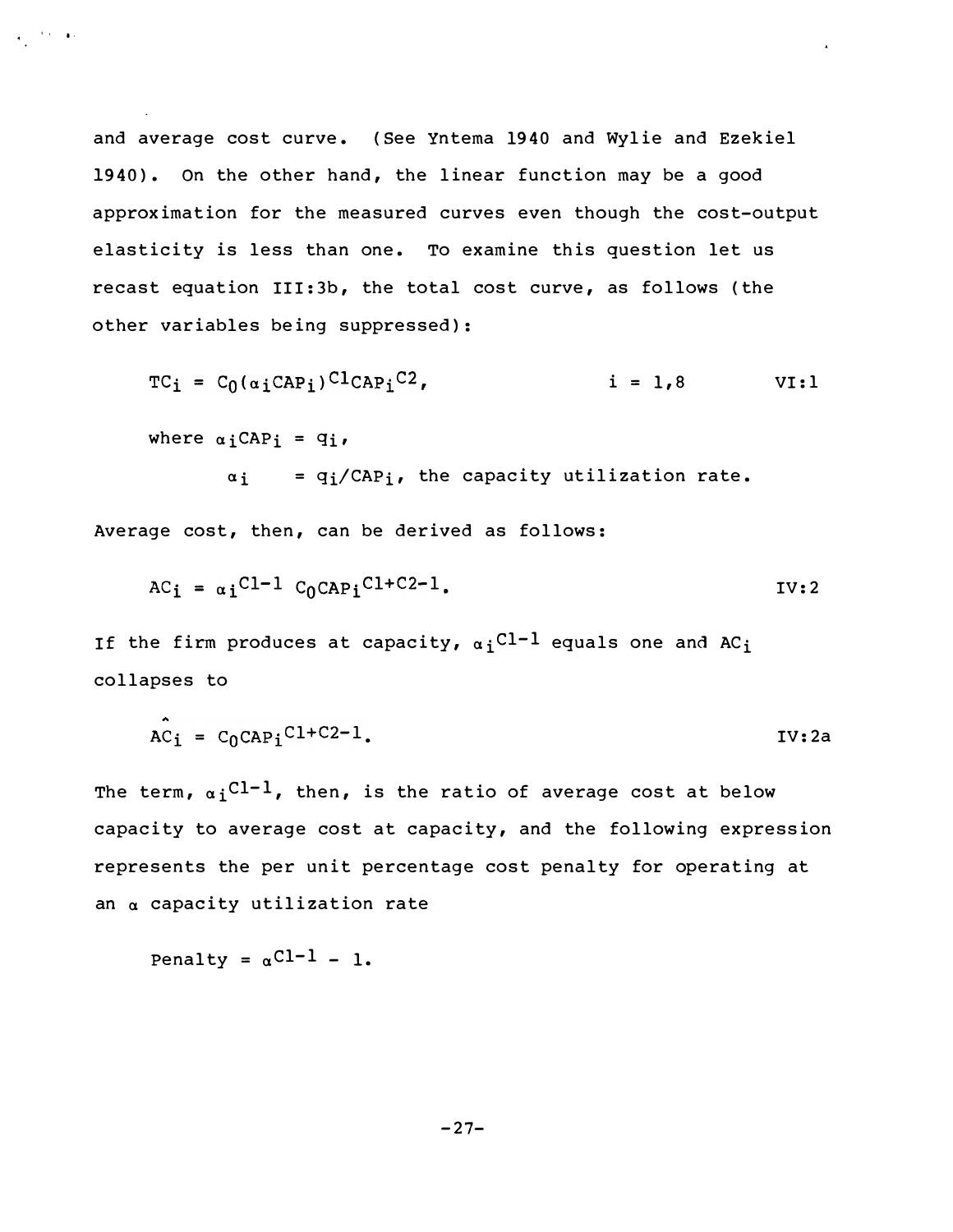Table II shows the penalties of operating at various capacity utilization rates for the eight largest American steel firms. Only for Republic and Inland do the cost curves seem even close to flat for the capacity utilization interval between 60 and 90 percent, a range in which most steel firms operated in the years between World War II and the 1970's. Consequently, the linear total cost curve estimates do not seem to be particularly realistic.

• I I·

Therefore, the marginal cost pricing problem along with the possible consequences for collusion examined by Bittlingmayer does exist for the short-run in the steel industry. On the other hand, the increase in the market share of the smaller "Big Eight" firms indicates that the long-run firm cost curve may not have been down-sloping. Consequently it is possible that price tended to equal long-run marginal cost, and a close-to-efficient outcome may have occurred. To arrive at this result, however, firms must have found a way in the short-run to keep receipts above total costs. Given our cost curve results, this implies a price above not only short-run average but also short-run marginal cost meaning that there may have been a cooperative outcome. The usual profitability of the Big Eight firms during our sample period lends some support to this hypothesis.

 $-28-$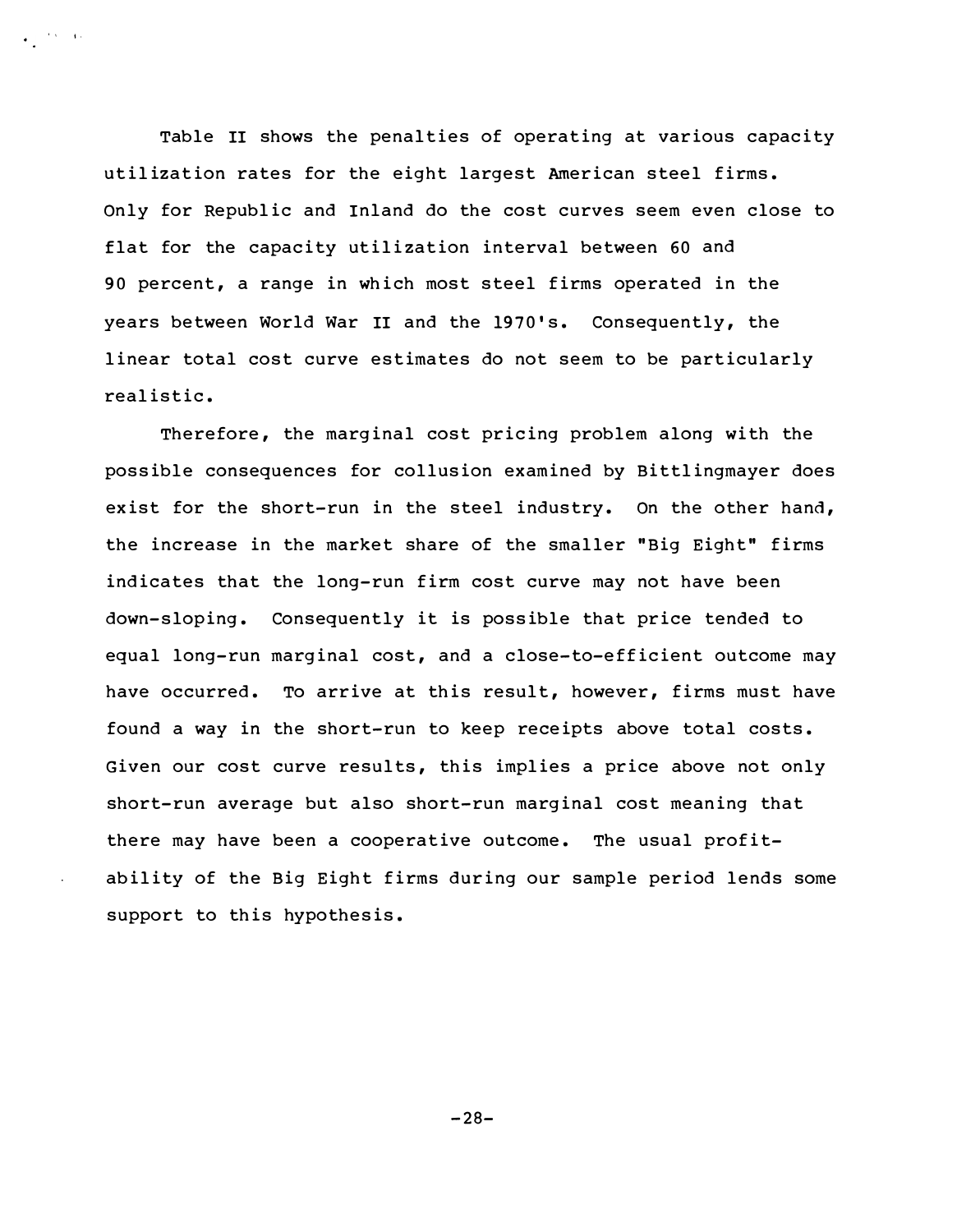|                            |      | Percentage Cost penalty when $\alpha$ equals |     |
|----------------------------|------|----------------------------------------------|-----|
|                            | 60%  | 80%                                          | 90% |
| U.S. Steel                 | 16.9 | 7.0                                          | 3.3 |
| Bethlehem                  | 15.0 | 6.3                                          | 2.9 |
| Republic                   | 8.5  | 3.6                                          | 1.7 |
| National Steel             | 17.4 | 7.3                                          | 3.4 |
| Jones & Laughlin           | 21.7 | 9.0                                          | 4.1 |
| Armco                      | 19.6 | 8.1                                          | 3.8 |
| Youngstown<br>Sheet & Tube | 13.8 | 5.8                                          | 2.7 |
| Inland Steel               | 6.7  | 2.9                                          | 1.3 |

## Table II

 $\frac{1}{2}$  is  $\frac{1}{2}$ 

 $\mathcal{L}^{(1)}$ 

The Penalty over Full Utili zation ( Increase in Average Cost) for Operating At The  $\alpha$  Capacity Utilization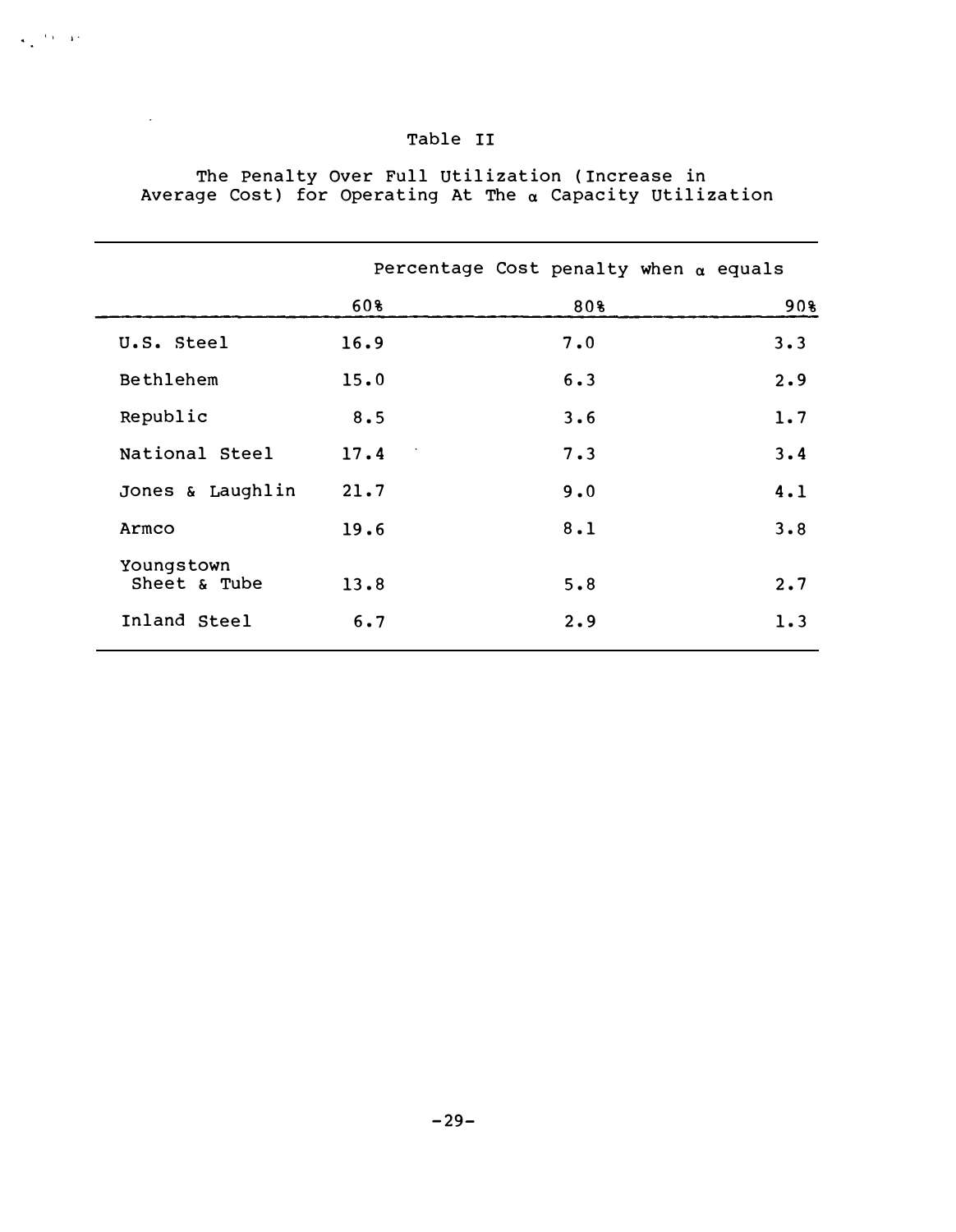#### **REFERENCES**

American Iron and Steel Institute. Annual Statistical Report. Washington, D.C.: American Iron and Steel Institute, 1910-75, various issues.

j j ••

- and Canada. Washington, D.C.: American Iron and Steel • Directory of Iron and Steel Works for the United States Inst1tute, 1964, 1967, 1970, and 1974.
- Baumol, W. J. "Quasi-Optimality: The Price We Must Pay for a Price System." Journal of Political Economy 87(3) (1979) :578-99.
- Bittlingmayer, G. "Decreasing Average Cost and Competition: A New Look at the Addyston Pipe Case. " Journal of Law and Economics 25 {1982):201-29.
- Bosworth, B. "Capacity Creation in Basic-Materials Industries. " Brookings Papers on Economic Activities 2 {1967).
- Brown, R. S.; Caves, D. W.; and Christensen, L. R. "Modelling the Structure of Cost and Production for Multiproduct Firms. " Southern Economic Journal 46(1) (1979):256-73.
- Caves, D. W.; Christensen, L. R.; and Swanson, J. A. "Productivity Growth, Scale Economies, and Capacity Utilization in U.S. Railroads, 1955-74." American Economic Review 71(5) (December 1981):994-1002.
- Christensen, L. R., and Greene, W. H. "Economies of Scale in U.S. Electric Power Generation. " Journal of Political Economy 84 {4), part I (August 1976):655-76.
- Christensen, L. R.; Jorgenson, D. W.; and Lau, L. J. "Transcendental Logarithmic Production Frontiers. " Review of Economics and Statistics 55 (February 1973):28-45.
- Daugherty, C. R.; De Chazeau, M. G.; and Stratton, S. S. Economics of the Iron and Steel Industry. New York: McGraw-Hill, 1937.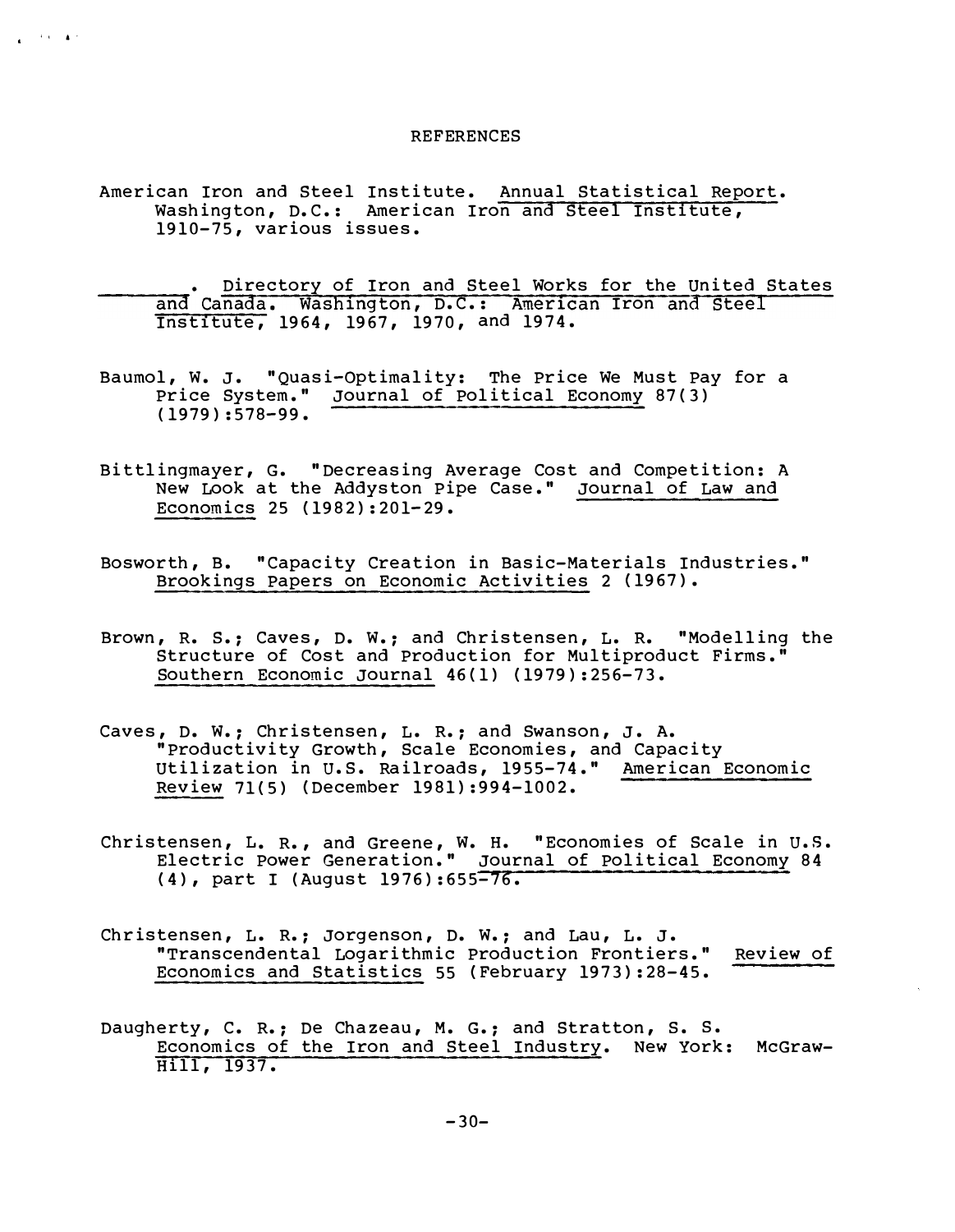#### REFERENCES ( Continued)

- Kendrick. Amsterdam, Oxford: North Holland Publishing Co. , Diewert, w. E. "Applications of Duality Theory. " In Frontiers of Quantitative Economics, by M. D. Intriligator and D. A. 1974, pp. 105-71 .
- Steel Industry and Its International Rivals: Trends and Factors Determining International Competitiveness, 1977. Federal Trade Commission, Bureau of Economics. The United States
- York: Halsted Press, 1981. Harvey, A. C. The Econometric Analysis of Time Series. New
- Hekman, J. s. "An Analysis of the Changing Location of Iron and Steel Production in the TWentieth Century. " Ph. D. dissertation, University of Chicago, 1976 .
- "An Analysis of the Changing LOcation of Iron and Steel Production in the TWentieth Century. " American Economic Review 68 (1) (March 1978):125- 33 .
- Vols. Lexington, Mass.: Lexington Book Co., 1971. Hogan, W. T. Economic History of the Iron and Steel Industry. 5
- Applications. Englewood Cliffs, N.J.: Prentice-Hall, 1978. Intriligator, M. D. Econometric Models, Techniques and
- Iron Age. Vols. 175-213. 1955-73.

 $\lambda$  and  $\lambda$ 

- Johnston, J. Econometric Methods. New York: McGraw-Hill, 1972 .
- Joskow, P. L. "Pricing Decisions of Regulated Firms: A Behavioral Approach." Bell Journal of Economics and Management Science 4(1) (1973):118-40.
- York: National Bureau of Economic Research, 1973. Kendrick, J. W. Postwar Productivity in the United States. New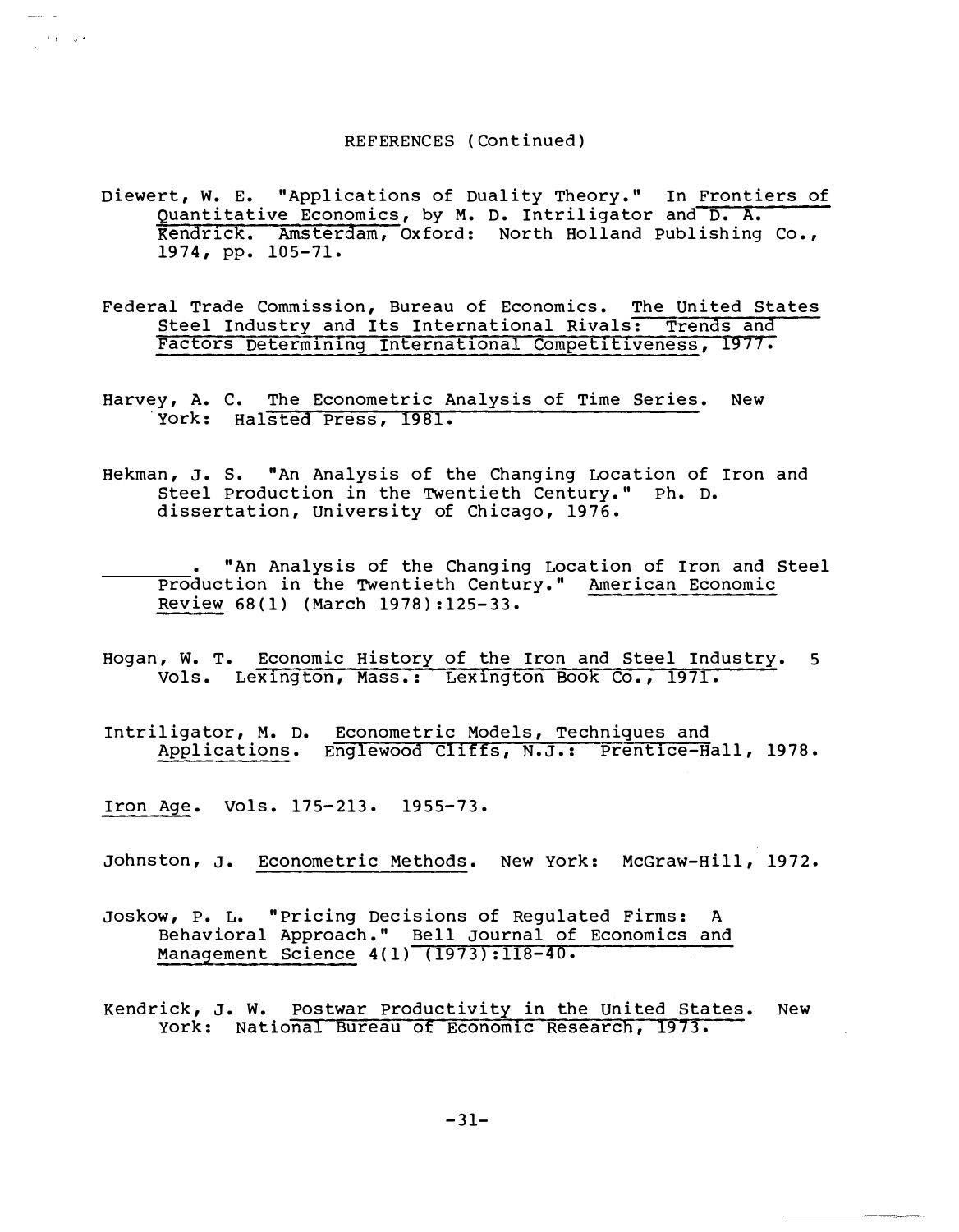#### REFERENCES (Continued)

Princeton University Press, 1961. • Productivity Trends in the United States. Princeton:

Company**,** 1971**.** Kmenta, J. Elements of Econometrics. New York: Macmillan

' . .

المواريد

- Lau, L. J. "A Characterization of the Normalized Restricted Profit Function. " Journal of Economic Theory 12 {February  $1976$ ):131-63.
- 2d ed. New York: Oxford University, 1951. Leontief, W. The Structure of the American Economy, 1919-1939.

Maddala, G. S. Econometrics. New York: McGraw-Hill, 1977.

- Mancke, R. "New Determinants of Steel Prices in the U.S.: 1947-65. " Journal of Industrial Economics 16 {2) {April  $1968$ ):147-60.
- Moody's Investors Service. Moody's Industrial Manual. New York: Moody's Investors Service, 1910-1975.
- Production Functions. Chicago: Rand-McNally College Nerlove, M. Estimation and Identification of Cobb-Douglas Publishing Co., 1965.
- Rippe, R. D. "Wages, Prices, and Imports in the American Steel Industry. " Review of Economics and Statistics 52 {February  $1970$ ): 34-46.
- Rowley, c. K. Steel and Public Policy. London: Mc Graw-Hill, 1971.
- Tsao, c. s. "Steel Production and Resource Allocation: An Empirical Study." Applied Economics 2 (1970):203-233.

 $-32-$ 

**STERN TOWER**